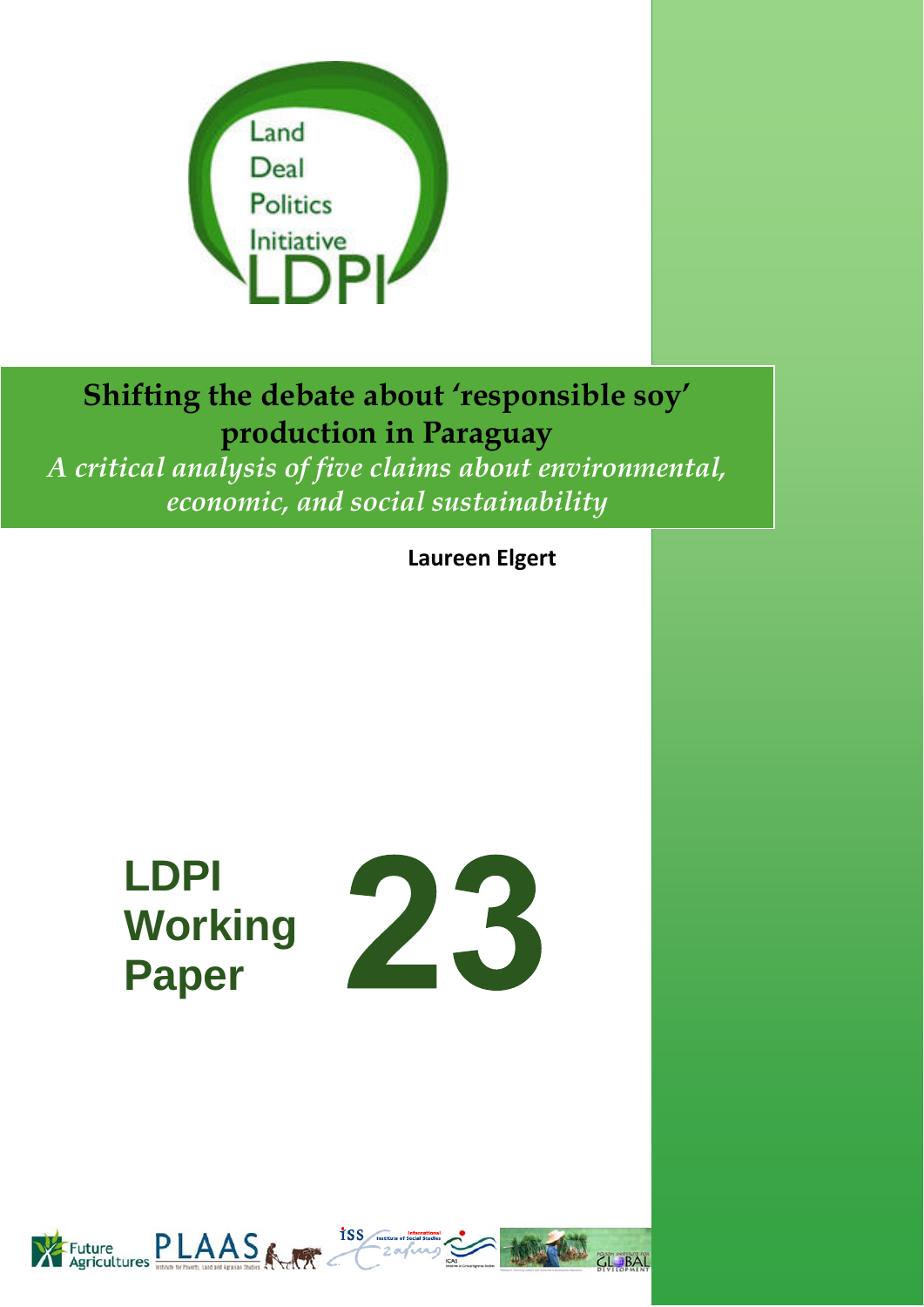# **Shifting the debate about 'responsible soy' production in Paraguay: A critical analysis of five claims about environmental, economic, and social sustainability**

*By* Laureen Elgert

*Published by:* **The Land Deal Politics Initiative** www.iss.nl/ldpi landpolitics@gmail.com

*in collaboration with:*  **Institute for Development Studies (IDS)** University of Sussex Library Road Brighton, BN1 9RE United Kingdom *Tel: +44 1273 606261 Fax: +44 1273 621202 E-mail: ids@ids.ac.uk Website: www.ids.ac.uk* 

# **Initiatives in Critical Agrarian Studies (ICAS)**

**International Institute of Social Studies (ISS)** P.O. Box 29776 2502 LT The Hague The Netherlands

*Tel: +31 70 426 0664 Fax: +31 70 426 0799 E-mail: iss.icas@gmail.com Website: www.iss.nl/icas*

#### **The Institute for Poverty, Land and Agrarian Studies (PLAAS)**

School of Government, Faculty of Economic and Management Sciences University of the Western Cape, Private Bag X17 Bellville 7535, Cape Town South Africa *Tel: +27 21 959 3733 Fax: +27 21 959 3732 E-mail: plaas@uwc.ac.za Website: www.plaas.org.za* 

#### **The Polson Institute for Global Development**

Department of Development Sociology Cornell University 133 Warren Hall Ithaca NY 14853 United States of America *Tel: +1 607 255-3163 Fax: +1 607 254-2896 E-mail: ta12@cornell.edu Website: polson.cals.cornell.edu* 

© March 2013 *All rights reserved. No part of this publication may be reproduced or transmitted in any form or by any means without prior permission from the publisher and the author.*

*Published with support from the UK Department for International Development (DfID), Atlantic Philanthropies, Inter‐Church Organization for Development Cooperation (ICCO), Ford Foundation and Miserior.*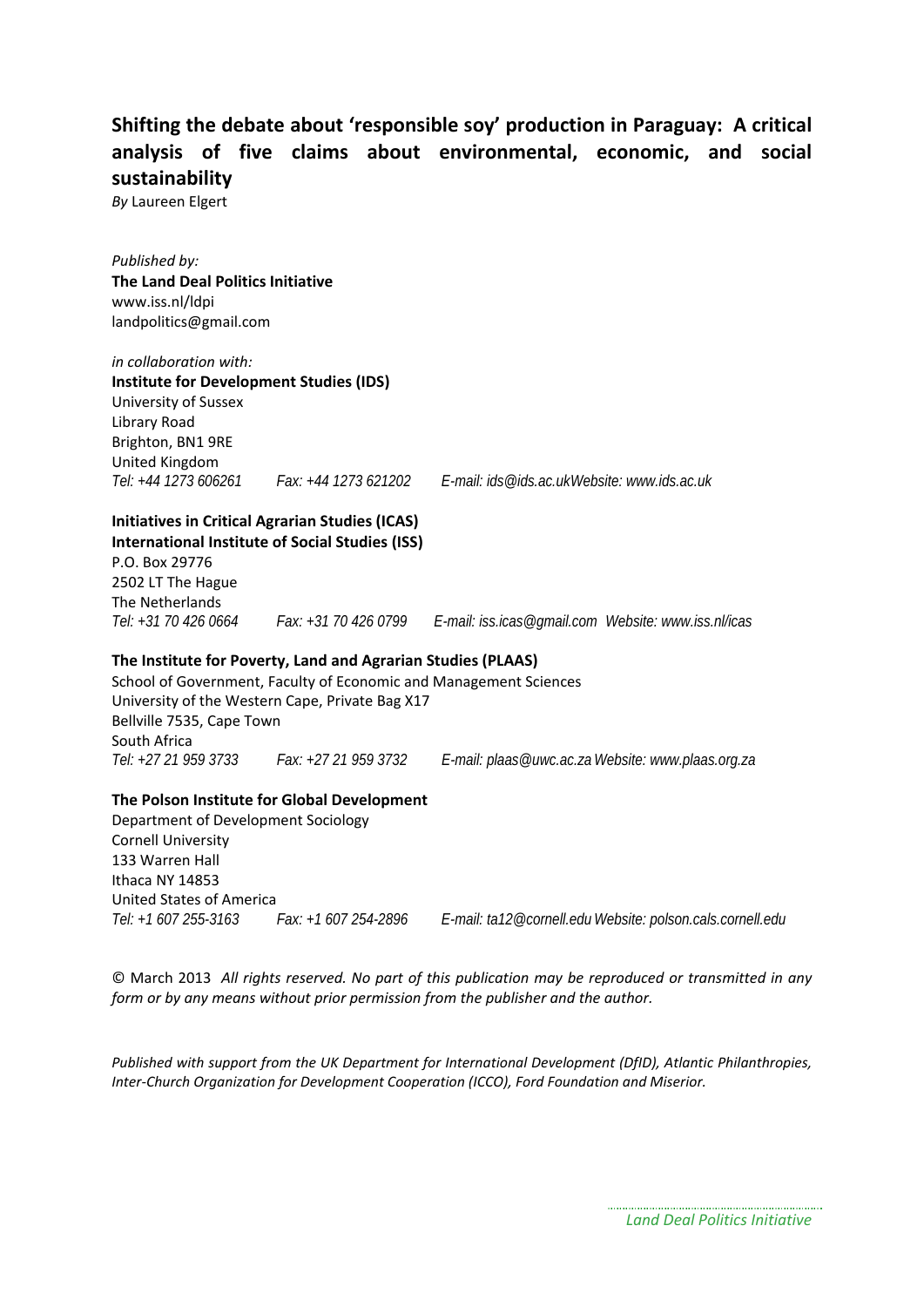# Abstract

Certification initiatives are an increasingly prominent means of quelling public concern about the wider socio-political, economic and environmental consequences of commodity production (timber, palm oil, soy) on increasingly concentrated land holdings in countries characterized by large, poor, rural populations. This paper examines the ways in which the discourse of sustainable soy production – created and mobilized through the Roundtable on Responsible Soy (RTRS) certification initiative – enables the coalescence of diverse justifications for land‐grabbing in South American producer countries with particular attention to Paraguay. Using data and information from fieldwork, academic literature, online media, the 2008 Paraguayan agricultural census, and the UNDP development report, five such justifications are presented here and critically assessed. They are: reduced deforestation; improved agricultural practices; national economic growth; food security; and standards development processes that feature inclusive politics. The paper concludes that such claims leave out important dimensions of the growth of the soy industry and the concomitant concentration of land holdings in Paraguay. Any hope for equity and justice will depend on a radical shift in sustainable development policy; one that highlights the distribution of land and resources.

**Keywords**: responsible soy production; policy debate Paraguay; land concentration.

# About the Author

**Laureen Elgert** is an Assistant Professor in Social Science and Policy Studies and Environmental and Sustainability Studies at Worcester Polytechnic Institute in Massachusetts. She completed her PhD in the Department of International Development Studies at the London School of Economics in the UK. She has published on the politics of sustainable development and soy certification. Her research interests include expertise and deliberation, sustainability discourse, agriculture, certification, modeling indicators and commodity chains.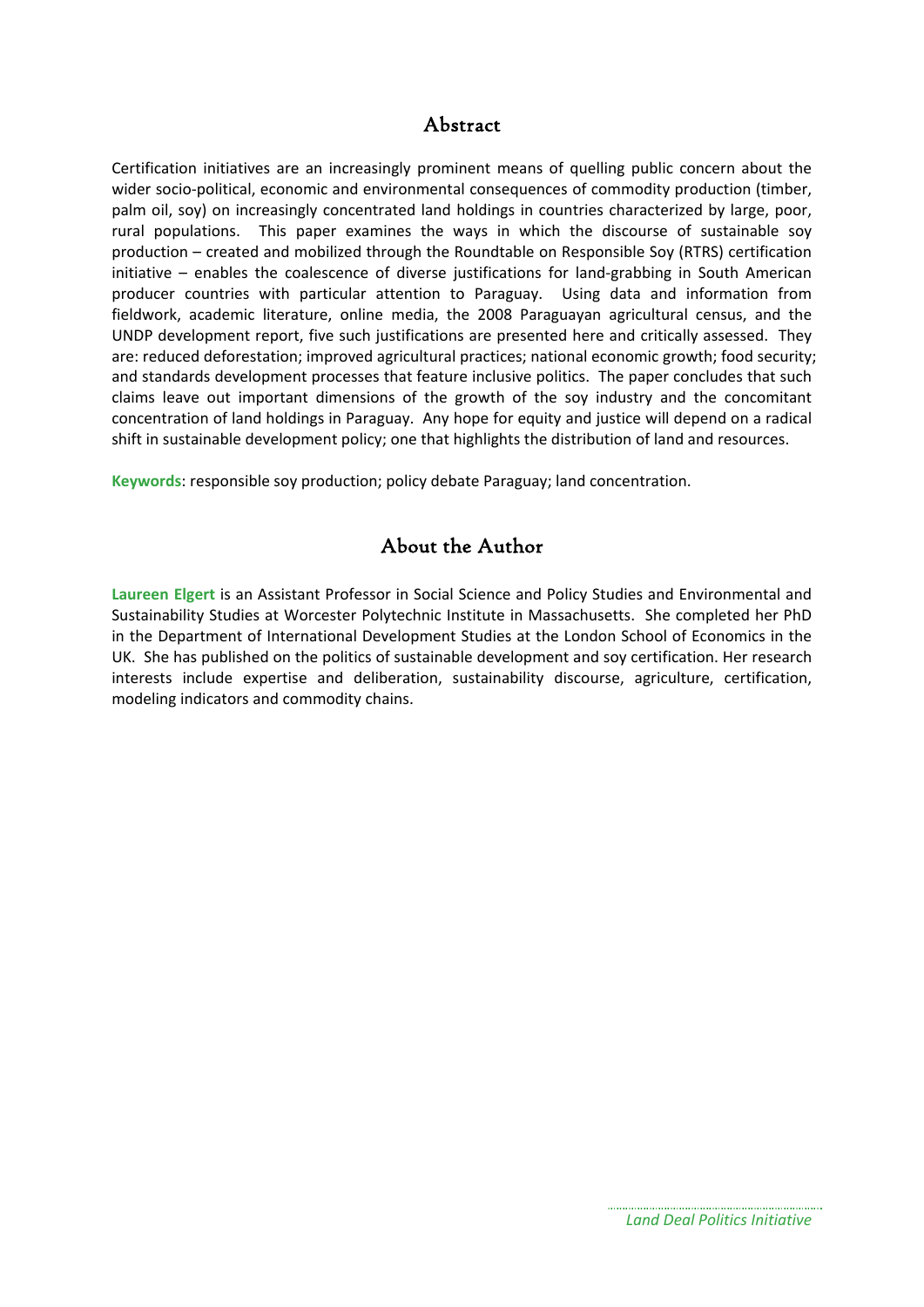# Table of Contents

| 3 Five claims about environmental, economic, and social sustainability of Soy |  |
|-------------------------------------------------------------------------------|--|
|                                                                               |  |
|                                                                               |  |
|                                                                               |  |
|                                                                               |  |
|                                                                               |  |
|                                                                               |  |
|                                                                               |  |
|                                                                               |  |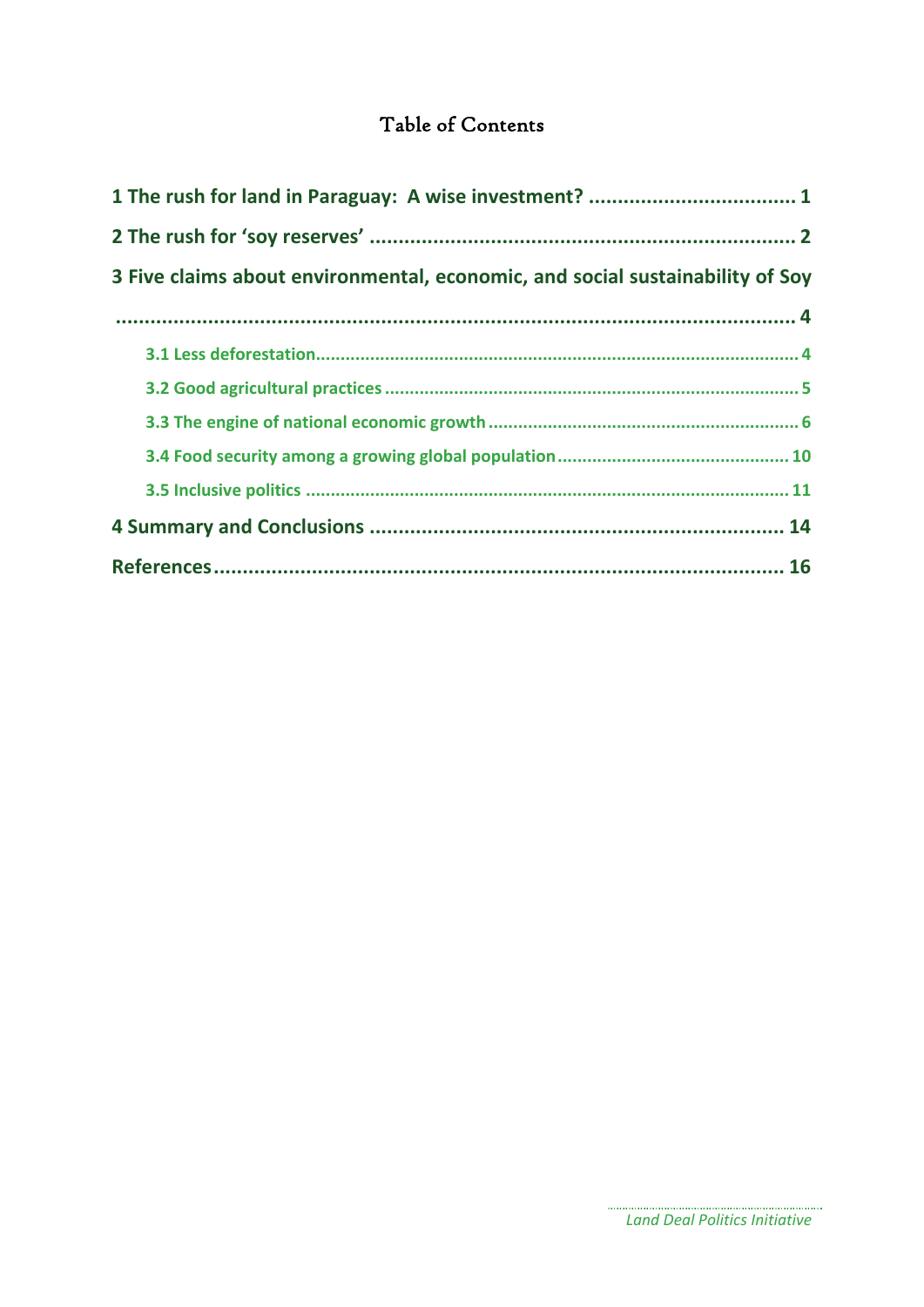# **1 The rush for land in Paraguay: A wise investment?**

In 2008, the Guardian reported that Jenna Bush, daughter of then US president George W. had come to Paraguay for a visit. A few things were on her agenda including a visit to various UNICEF projects, and a trip out to the 100,000-acre stretch of land in the country's western Chaco region, recently purchased by her father. Speculation raged in the media over why the Bush's would want so much land in Paraguay. Was George Bush arranging a 'refuge' in anxious anticipation over a threatened war crimes tribunal?<sup>1</sup>Was the land an access point to the Guarani Aquifer – one of the world's largest fresh water sources?<sup>2</sup> Were the Bush's planning to expand their investment portfolio with cattle and soybean?

Perhaps George Bush had simply received some good investment advice. An Argentina‐based real estate company had the following to say about investing in land in Paraguay:

*Let's not forget Paraguay, where during the last three years land prices in the Chaco Paraguayo grew 400% and where it is still possible to buy productive land in Paraguay for less than 1,000 US dollars per hectare… land in Paraguay is (still) cheap; the land is very fertile… Paraguay is proof that land investors have an appetite for risk when the profits from 100,000 hectares of soy land out way (sic) the possible medium terms risks… <sup>3</sup>*

Often attributed to the steep hike in food prices over the past 5 years (soy prices have risen more or less steadily since the 1980's), Paraguayan farmland has received significant attention from both foreign and domestic investors. In Paraguay's Chaco region – the expansive westerly region of the country –land with rich soil can be had for bargain prices. Sweetening the investment prospects, prices have increased exponentially in the past 15 years. In a BBC interview, one farmer in the Chaco said: "Four years ago I paid \$70 (£45) per hectare for my new plot. Fifteen years ago, I would have paid \$20... Now, the price is \$200 – even as high as \$500 – a hectare".<sup>4</sup> These dramatic increases effectively priced most rural Paraguayans out of the land market long ago, leaving land purchases largely to rich Paraguayans and foreigners.

But it is not only the physical and financial characteristics of Paraguayan soil that make this a 'good investment', but the institutional characteristics of Paraguay that create a sympathetic environment for investmentin farmland, particularly in the context of soy production. For example, in Paraguay there are few regulations to conform to, and the taxes on soy exports are extremely low. The real estatecompany boasts that such an environment assures investors 'freedom from bureaucracy':

*Maybe other key points of interest for land investors in Paraguay is (sic) the freedom of bureaucracy that affects its neighbouring countries, good support from the government for larger agricultural ventures, low taxes on exports and fiscal incentives for foreign investors. If you want to know more, ask our land experts…<sup>5</sup>*

It appears that this may be an effective 'competitive advantage' for Paraguay in terms of attracting foreign investment, vis‐à‐vis its neighbors:

 $\frac{1_{\text{http://thepowerhour.com/news/bush}}}{2_{\text{http://twouxcurcations.com/news/10006/out/22/meinacation}}$  (accessed July 22, 2012)

 $h^{2}$ http://www.guardian.co.uk/world/2006/oct/23/mainsection.tomphillips (accessed July 22, 2012)

<sup>&</sup>lt;sup>3</sup>http://www.bastay.com/buenos‐aires‐real‐estate/land‐price‐appreciation‐in‐argentina‐paraguay‐and‐ uruguay (accessed July 28, 2012) <sup>4</sup>

<sup>&</sup>lt;sup>4</sup>http://www.bbc.co.uk/news/world-latin-america-14032060 (accessed July 25, 2012)

http://www.bastay.com/buenos‐aires‐real‐estate/land‐price‐appreciation‐in‐argentina‐paraguay‐and‐ uruguay (accessed July 28, 2012)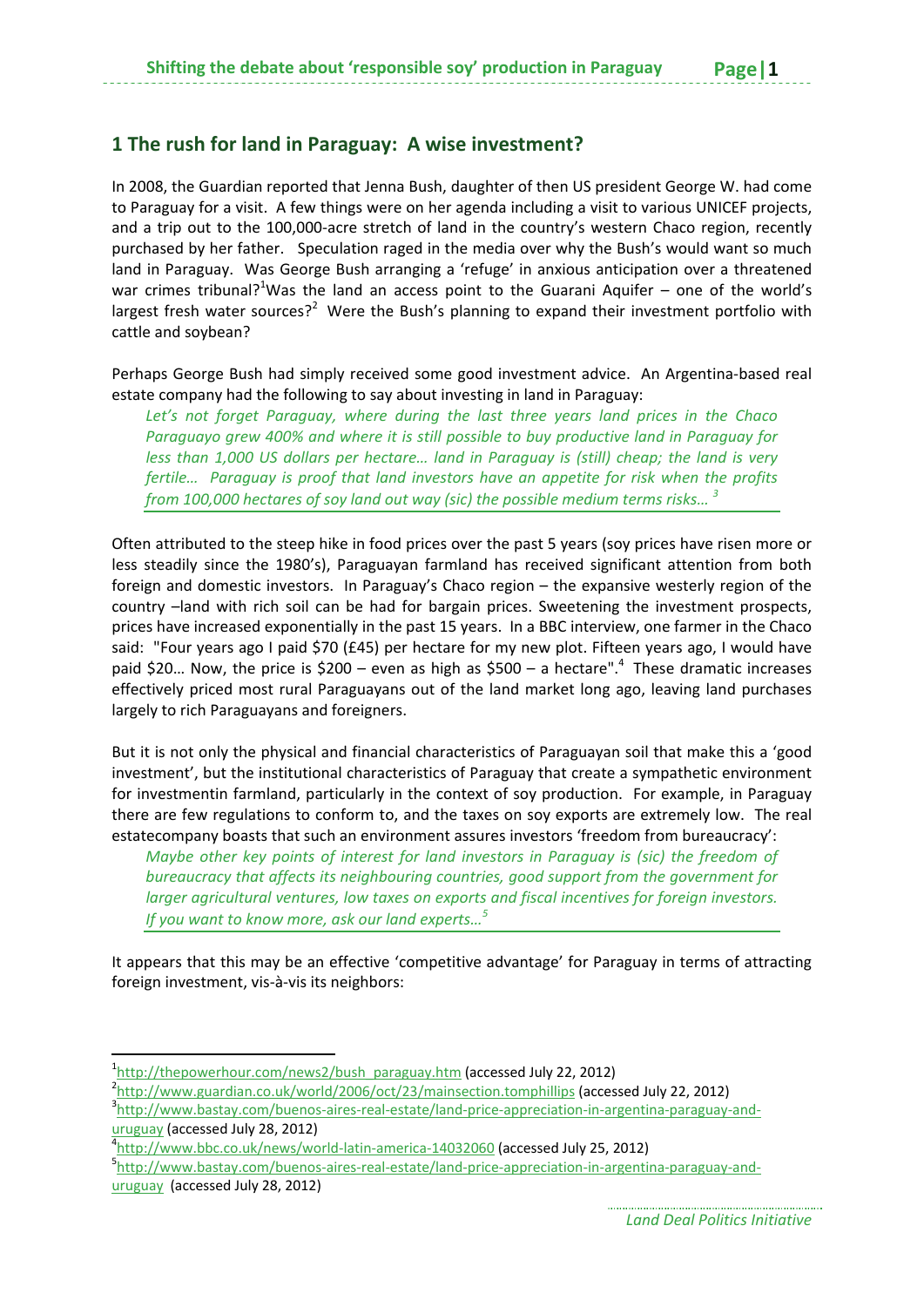*There are those who believe that foreign land ownership is outdated in Paraguay, but that does not stop foreign buyers with an appetite for risk. Recently foreign buyers acquired more than 100.000 hectares of land in Paraguay…<sup>6</sup>*

# **2 The rush for 'soy reserves'**

Soy has become dominant in the Paraguayan agricultural landscape – so much so, that forested land, and *cerrado*, not yet converted to soy production are sold as kind of 'soy reserves'(Steward, 2007). Indeed, the amount of land dedicated to soy production in Paraguay grows every year; increasing in 2011 to more than 400% over 1991 levels (see Tables 1 and 2). Soy, furthermore, is increasingly a large-scale crop (Table 2). While the total land area in Paraguay dedicated to soy production grew by nearly 350% between 1991 and 2008, the amount of land dedicated to soy production on farms smaller than 20 hectares contracted by 10%. The larger the farm size, the faster the growth in size of soy cropland: from just under 6% growth in cropland on farms between 20 and <50 hectares, to a staggering near‐1700% rate of growth in cropland on large farms over 1000 hectares.

**Table 1: Land surface dedicated to soy production in Paraguay (Hectares), 2008‐2011**

|                                                                     | 2008/9    | 2009/10   | $\frac{2010}{11}$ |  |  |  |
|---------------------------------------------------------------------|-----------|-----------|-------------------|--|--|--|
| Land surface dedicated to soy production (in Hectares)              | 2.570.000 | 2.671.059 | 2.805.467         |  |  |  |
| Source: Ministerio de Agricultura y Ganaderia (MAG), Paraguay, 2012 |           |           |                   |  |  |  |

Paraguay's 'soy boom', as it has been widely referred to, is taking place in the context of increasingly concentrated land holdings in a country already widely recognized as having among the most unequal land distributions in the world. The dramatic increases in soy production are almost exclusively controlled by large industrial agricultural operations. The land rush in Paraguay cannot be analyzed without attention to the dynamics of the soy industry in the country.

|                    | <b>Total</b><br>land |           | <b>Farm size (Hectares)</b> |            |             |             |
|--------------------|----------------------|-----------|-----------------------------|------------|-------------|-------------|
|                    | area                 | $<$ 20    | $20 - 50$                   | $50 - 100$ | 100-<1000   | 1000+       |
| <b>Total 2008</b>  | 2,463,510.4          | 98,442.2  | 97,014.5                    | 133,906.7  | 1,408,693.4 | 1,085,453.7 |
| <b>Total 1991</b>  | 552,656.9            | 110 740.0 | 91,597.6                    | 86,904.6   | 203 050.2   | 60,364.4    |
| $1991 -$<br>Change | 345.8                | $-11.1$   | 5.9                         | 54.1       | 416.5       | 1,698.2     |
| $2008(\%)$         |                      |           |                             |            |             |             |

#### *Table 2: Land area dedicated to soy cultivation‐ by farm size (Hectares), 1991‐2008*

Source: (Direccion de Censo y Estadística Agropecuaria, 2009)

In the early 2000s, a threat was presented to the South American soy industry, thus to the largescale investments in farmland for soy production. Increasingly, soy production in South America was becoming linked to deforestation in the Amazon and the Interior Atlantic Forests (both named 'biodiversity hotspots' by Conservation International), the appropriation of indigenous lands, and even slavery. Horrific stories turned up in the European and North American media, of animals and people being poisoned by pesticides used in conjunction with GM Soy, images of brutal and violent land evictions, and bulldozers and fires bringing down massive areas of forest to make room for soy expansion. Soy producers in South America – some dubbed 'agro-bandits' (Rocha, 2005)– became a collective pariah for protesters in Europe, a significant destination for Paraguayan soy exports. The South American soy industry was facing boycotts from their most important markets.

*Land Deal Politics Initiative*

<sup>6</sup> http://www.bastay.com/buenos‐aires‐real‐estate/land‐price‐appreciation‐in‐argentina‐paraguay‐and‐ uruguay (accessed July 28, 2012)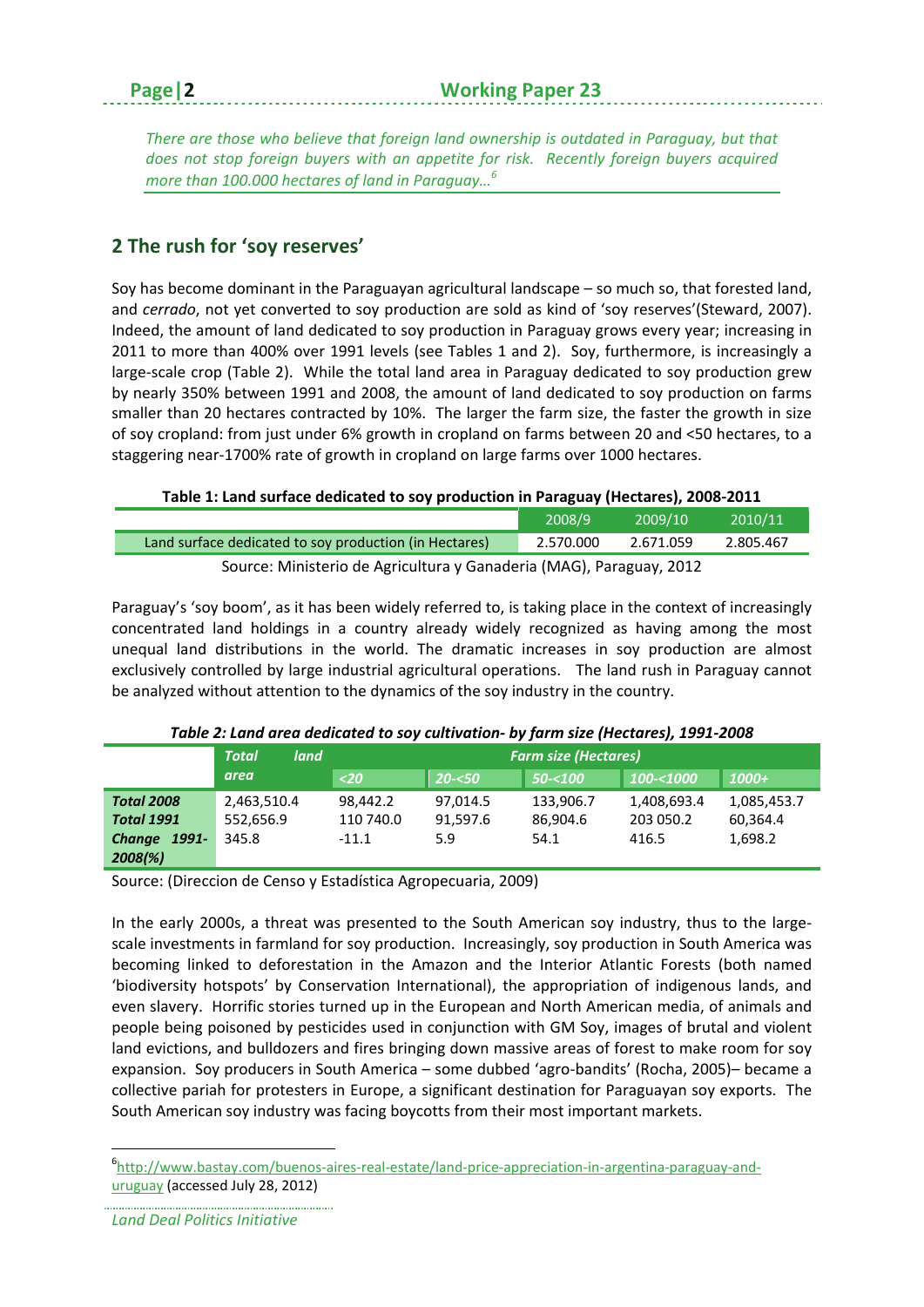This threat to Paraguay's land‐based investment opportunity led to an opportunity of a different kind -to repair the reputation of large-scale soy production. The World Wildlife Fund (WWF) invited soy producers to consider developing a certification scheme for soy –a mode of non-state, private, voluntary governance over the industry that would provide assurance to buyers that the crop is produced sustainably. Such an alternative to conventional production would address the impacts of soy production and alleviate international concern about grievances against the soy industry. The process that ultimately led to standards for 'responsible' soy production, originated in 2006 under the name the Roundtable on Sustainable Soy (RTSS). Later, at the behest of several NGOs concerned about the vagueness and ubiquity of the term 'sustainable', the initiative was re‐named the Roundtable on Responsible Soy (RTRS).

In 2010, RTRS standards for 'responsible' soy production, Version 1.0 was released, after four years of discussion and debate both within the RTRS and outside. Proponents said that the standards would improve the environmental and social performance of the soy industry in countries where it was problematic, in particular Brazil, Bolivia and Paraguay. Opponents said that the creation of such standards would only 'greenwash' the industry and distract attention away from the fundamental ways in which the soy industry confounds environmental, social and developmental goals(Elgert, 2011).

Despite that to date, only one soy producer in Paraguay has actually become an RTRS‐certified grower, the process and outcomes of the roundtable have opened up debate about soy, and the potential for the industry to contribute to national social, environmental and economic goals. Broadly speaking, the RTRS has enabled the emergence of a discourse of responsible soy that is deployed both inside and outside the formal roundtable proceedings and certification processes. For example, despite not being RTRS certified, companies such as Paraguay's Grupo Desarrollo Agricola Paraguay(Grupo DAP) are members of the RTRS, and invoke the responsible soy in their own 'responsible soy programme', through which they address the 'triple bottom line' of soy production.<sup>7</sup>More broadly yet, dimensions of this debate question whether stronger governance and regulation are responses to the most serious questions and problems posed by the dynamics of large scale land grabbing and commodity production (De Schutter, 2011), such as soy production in Paraguay. Such questions open the possibility that a 'different model of development' –as put by many critics of the soy model in Paraguay(for example, Holland et al., 2008)– will lead to better environmental, social and economic outcomes, and not voluntary regulation and certification within the existing model.

The remainder of this paper is committed to critically examining several of the claims about how a new kind of soy production – responsible soy production – can contribute to national environmental and socio‐economic developmental goals. Some of these claims are taken directly from the RTRS criteria and development process; others are identified as part of the broader discourse of responsible soy given rise to by the RTRS. The point here is not to disprove the claims, but to engage them in critical debate that will further illuminate the potential of the soy industry (even under adherence to the RTRS standards) to contribute to environmental, social and economic sustainability in the context of South American countries, and in particular, Paraguay. While much of the critical work on responsible soy focuses on one subject area (ie: environment or income, for example), this paper brings together different research areas to treat the issues of soy production more generally. It uses a wide array of existing research, new data analysis and online news reports to argue that the notion of 'responsible soy' on large farms does not contribute to sustainable development, in any sense let alone every sense.

<sup>7</sup> http://www.dap.com.py/ (accessed March 10, 2012)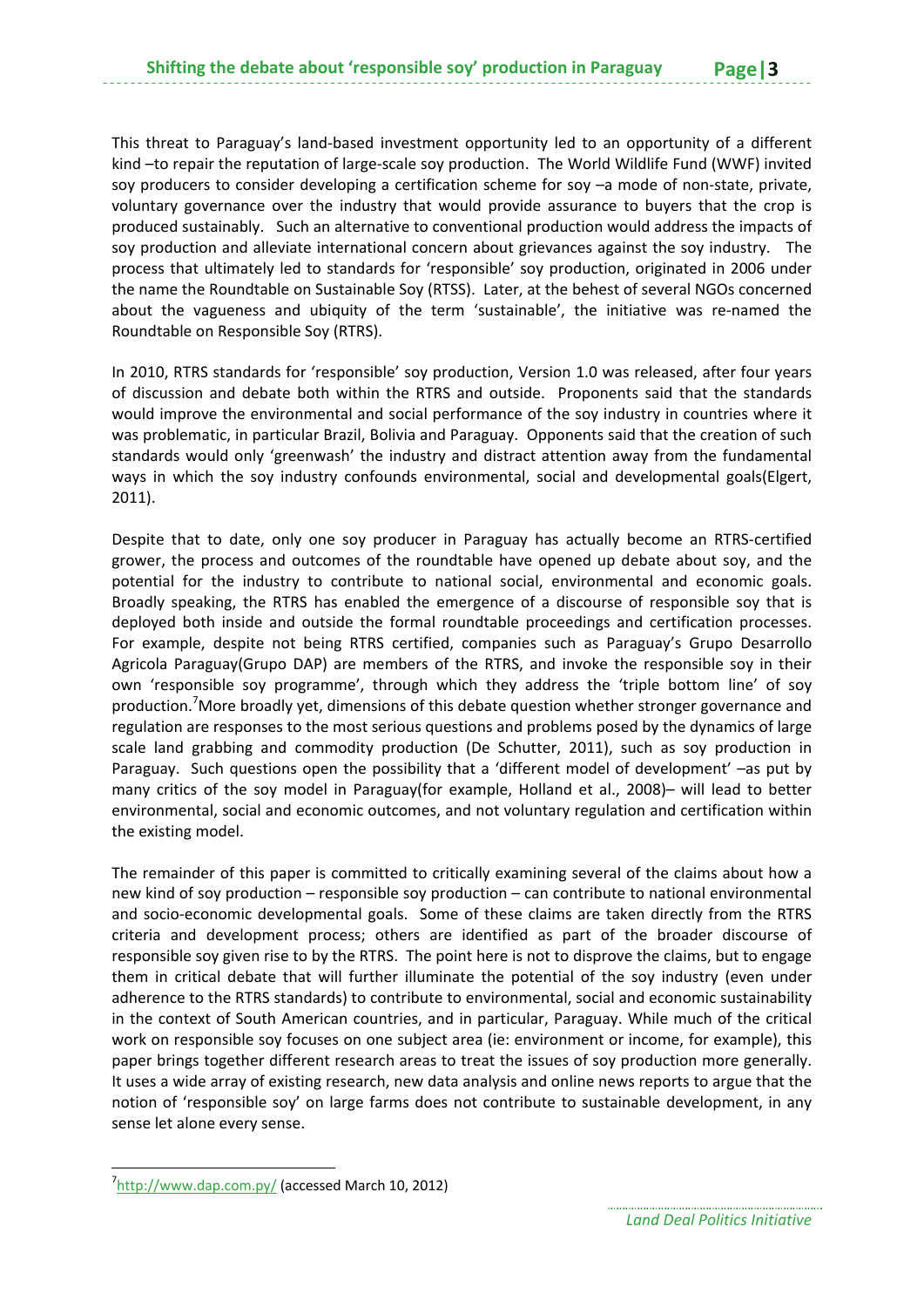# **3 Five claims about environmental, economic, and social sustainability of Soy**

# *3.1 Less deforestation*

Some of the earliest concerns with soy production highlighted issues of deforestation. In the early 2000's, much blame was placed squarely on the soy industry for shrinking forests(Altieri & Pengue, 2005; Fearnside, 2001)and pitted international environmental non‐governmental organizations (IENGOs) against the soy industry. Some of these IENGOs have been protagonists in the establishment and the propagation of the RTRS. It is not surprising, then, that the environmental dimension of 'responsibility' has from the beginning been a key concern within the RTRS. Numerous studies discuss the large extent to which soy expansion is linked, both directly and indirectly to deforestation as the agricultural frontier extends into forested area(Barona, Ramankutty, Hyman, & Coomes, 2010). A considerable shift, however, has recently occurred in this research, 'decoupling' soy production from deforestation.

The RTRS response to charges of soy-induced deforestation includes support for three broad policy measures: first, zoning for agricultural expansion that is sensitive to areas of 'high conservation value' (HCV); second, support for the 'soy moratorium' – the brainchild of the soy industry to deflect criticism about deforestation; and thirdly, adherence to the Paraguayan law that requires that 25% of agricultural land remain forested.

## **Closing the yield gap and Indirect links and 'Leakage' occur whereby deforestation is not reduced, but simply displaced**

Once the soy moratorium was put in place, many researchers illustrated its positive influence of reducing Amazonian deforestation(Rudorff et al., 2011), even alongside increasing soy production. Others, however, point out several reasons to be cautious about this impact over the short and long term. First, The Union of Concerned Scientists points out that at least part of the continued growth in soy production after the moratorium was due to increased productivity rather than expansion (Boucher, 2011). Brazilian and Paraguayan yields per hectare were improved to levels comparable to the US – where the highest productivity levels are found (Table 3). As this 'yield gap' is closed, "the potential gain from 'catching up' is reduced" (Boucher, 2011:8; Licker et al., 2010), suggesting that the benefits of intensification are likely to have a time limited effect.

| Table 3: Average soy production (tons/hectare) |     |     |  |  |  |  |  |  |
|------------------------------------------------|-----|-----|--|--|--|--|--|--|
| 1991<br>2008                                   |     |     |  |  |  |  |  |  |
| <b>USA</b>                                     | 2.3 | 2.7 |  |  |  |  |  |  |
| Paraguay                                       | 1.9 | 27  |  |  |  |  |  |  |

Data Source: Soystats (http://www.soystats.com/2012/page\_08.htm); Calculations the author is using are of soy cropland and production data (MAG, 2010).

Secondly, many authors raised alarm bells that the continued growth of the soy industry combined with decreasing deforestation, implied leakage of deforestation to other regions and ecosystems or via other sectors. Leakage may occur into countries or regions with more relaxed environmental legislation and enforcement, or to ecosystems not protected by existing enforcement. For example, the displacement of soy expansion from tropical forests to savannahs has been highlighted(Merry Baker & Small, 2005).

Finally, there are concerns that as the direct causal relationship between soy production and deforestation declines in importance, the indirect influences bear greater attention. Other sectors or industries, for example, can mediate effects of leakage. Cattle production, for instance, has been assigned much of the blame for deforestation rates that were once reserved for soy. This however,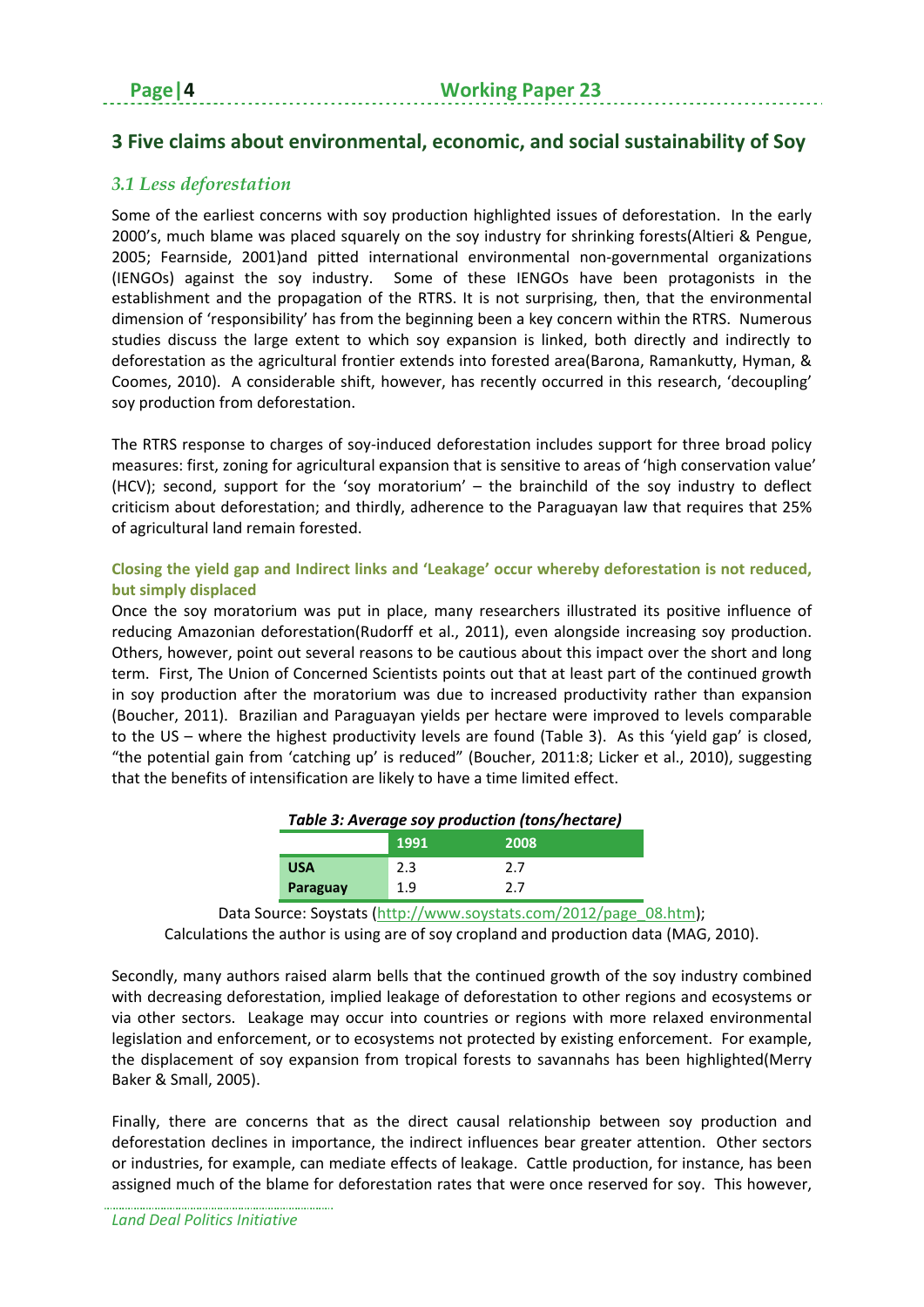neglects the expansion of soy onto former pasture, pushing cattle production – not subject to the soy moratorium –into newly deforested regions(Barona et al., 2010). Soy production is distanced from deforestation, but is still part of the broad causal relationship.

#### **Land sparing/land sharing debate**

At the heart of each of the reasons for compatibility between soy production and environmental outcomes (particularly forests and related biodiversity) – HCV‐sensitive zoning, the soy moratorium, and the 25% law  $-$  is the notion of 'land sparing'. The notion of 'land sparing' suggests that increasing productivity on existing agricultural land through intensification can help farmers to avoid extending production by clearing forested lands. This approach to agriculture and conservation suggests that agricultural intensification can spare land for conservation; human driven production needs to be separated apart from preserved and protected 'nature'. Efficient and intensive industrial agriculture, for example, can promote less deforestation and more biodiversity. Research, however, has furnished little evidence that intensification can 'spare' substantial quantities of land for conservation over the longer term (Ewers, Scharlemann, Balmford, & Green, 2009). Such increases in agricultural yields, rather, are likely to attract attention and investment as profitability increases (Angelsen, 2010; Angelsen & Kaimowitz, 1999; Ewers et al., 2009).

In contrast to land sparing, proponents of 'land sharing' suggest that combining small scale agriculture with efforts to maintain biodiversity, may be more realistic and effective both in terms of environmental outcomes *and* social justice(Perfecto & Vandermeer, 2010). The paradigm of 'land sharing' suggests that food production and nature conservation can converge on small scale farms and that productivity does not have to be compromised(Perfecto & Vandermeer, 2010).

Most of the discussion about the environmental impact of soy production in Paraguay has centered around the regulation of large holder practices and securing land for 'fences and guns'‐style conservation, leaving little discursive space for the potential of a land sharing approach. As a country with a majority rural population, and where rural poverty is estimated at over 50%, and where a high dependence on subsistence crops makes small-scale agriculture a significant food security issue, such approaches that examine the potential for integrating environmental and production concerns would be more suitable than a sole focus on regulating large-scale agriculture.

## *3.2 Good agricultural practices*

The RTRS and the general discourse on responsible soy promote 'good agricultural practices' that protect resources (water, riparian zones, and soil quality), promote integrated pest management, control and manage agro‐chemical use and enable the continued existence of multiple production systems. Practices that protect soil quality are of paramount importance because they ensure that land can be cultivated indefinitely, eliminating the need for land abandonment (due to degraded soils and diminishing returns) and resultant expansion into forested areas. Research has suggested that improved soil management practices may even increase agricultural output per hectare of land. Under regimes of soil maintenance, then, expansion occurs only when additional fields are dedicated to soy production – not replacement fields.

One such practice, used widely in Paraguay, is no-till cultivation. No-till cultivation is a practice by which tillage or plowing, which releases soil nutrients, is reduced or eliminated entirely. A 'green cover' crop is planted, cut down and the soybean seed is planted directly in this cover, with little or no soil disturbance. The increased uptake of no-till cultivation in North and South America has been called a 'revolution' by proponents(Huggins & Reganold, 2008), and has been shown to maintain, and even enhance, soil quality(Derpsch, 1999; Huggins & Reganold, 2008).

#### **Good practices can have bad effects**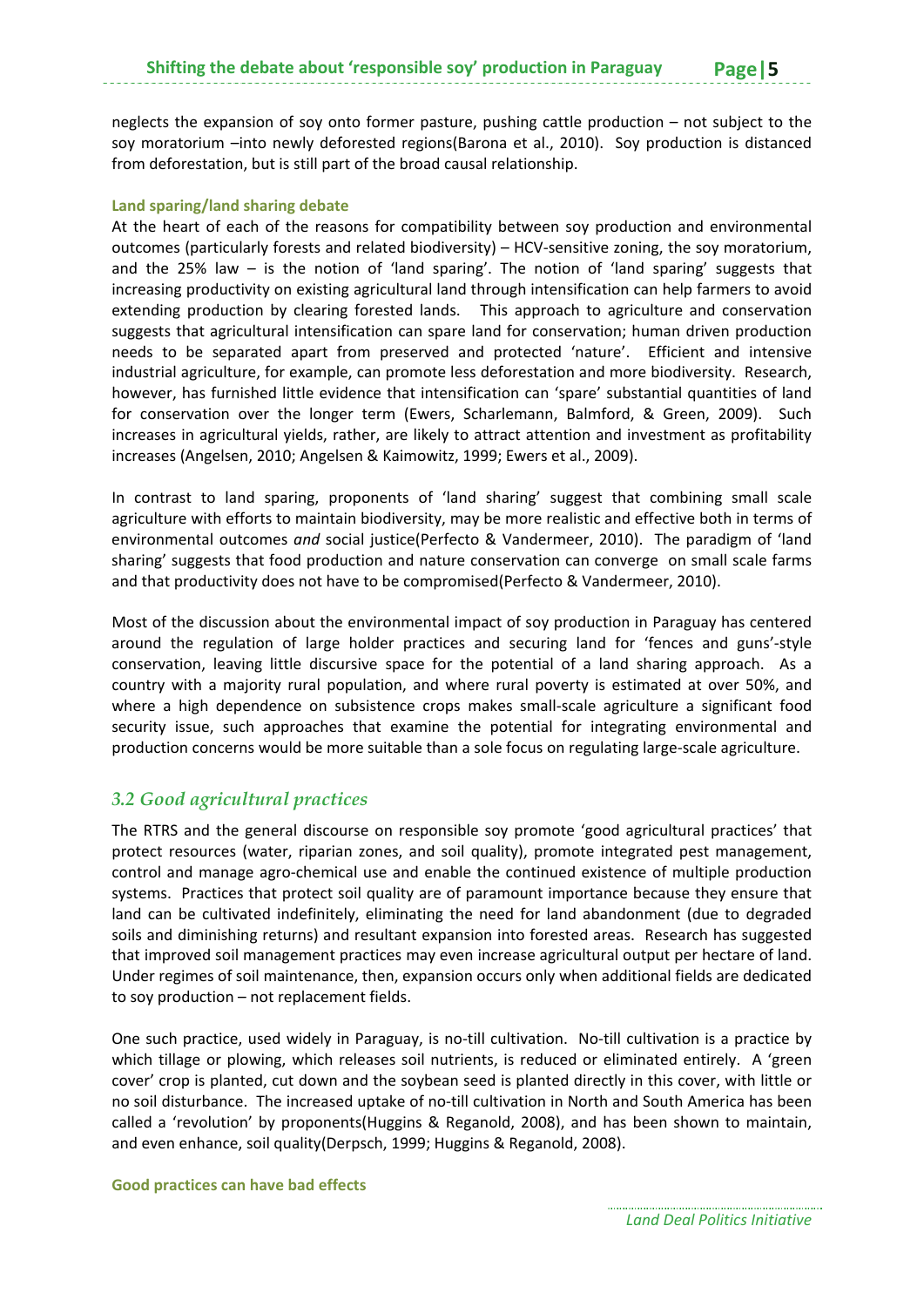**Page|6 Working Paper 23**

The promotion of no-till cultivation is not without controversy, particularly in South America, and specifically in Paraguay(Elgert, Forthcoming). This is because tillage serves to control pests; once tillage is eliminated from the agricultural cycle, increased pesticide use is required. Additionally, most soy grown in Paraguay (as elsewhere in South America) is 'round‐up ready' –genetically modified to resist the application of glyphosate (Round-up is the commercial name in English; in Spanish it is called 'Mata‐to do', or 'Kill All'), which controls weeds by killing 'everything green' that is not genetically conditioned to resist.

The combination of round-up ready soy and no-till agriculture means that pesticides, often applied using an agricultural aircraft, increase in importance and quantity for soy producers. Consequently, the impacts of pesticideson surrounding farms also increase. Leakage of pesticide from soy farms to surrounding small-scale farms has resulted in tragedies ranging from loss of subsistence crops, livestock illness and death, and human illness and death. I have spoken personally to several smallscale producers, living and farming on the perimeters of soy fields, who have awoken one day to the devastation of their entire crop. Perhaps the most important and publicized case of pesticide poisoning, was that of 11‐year old Silvino Talavera. In January, 2004 the child died from exposure to agrochemicals used in the cultivation of soy, which were routinely applied to the soy crops around the periphery of where Silvino lived with his family. With the support of NGOs and alliances, the 2004 acquittal of the two agribusiness owners responsible was appealed. In November of 2006 they were found guilty of 'creating public risks' and committing homicide, each receiving a sentence of 2 years in prison.

This raises questions of whose environment is meant by the RTRS standards of 'environmental responsibility', and what the environmental parameters for measuring 'good agricultural practices' should be. Indeed, the certification standards for responsible soy include safe handling and disposal of, and precautions for applying, pesticides. But when the stakes are literally life and death, the question remains whether or not regulations around such substances will be sufficient to protect surrounding populations from potential impacts.

# *3.3 The engine of national economic growth*

The soy industry is widely understood to bear great importance for the Paraguayan economy. In its most general sense, responsible soy production – both the implementation and publication of this implementation – protects markets for South American soy, and ensures the continued contribution of the soy industry to Paraguayan growth and development. Indeed, protecting soy markets in Europe has national importance to Paraguay, as soy has been high among the nation's most important exports over the past few decades, and alone has accounted for more than three quarters of Paraguay's impressive 15%GDP growth in 2010.

Although problems with the soy industry are also recognized, they are commonly understood to be technical issues that can be addressed through particular alternatives to production practices that maintain the basic structure of large landholdings. For example, Alberto Yanosky, Director of Paraguayan environmental NGO, Guyra Paraguay and supporter of the RTRS, comments in the newsletter of WWF, an organization that spearheaded the RTRS:

*Soy production is a leading activity in Paraguay's economy and contributes to national development. The RTRS and its members could make us all very proud of producing soy and remaining a soybean producing country with clear principles and criteria to make this production happen in a responsible way.*

WWF, 2006:1

*Economic growth without distribution = growing inequality*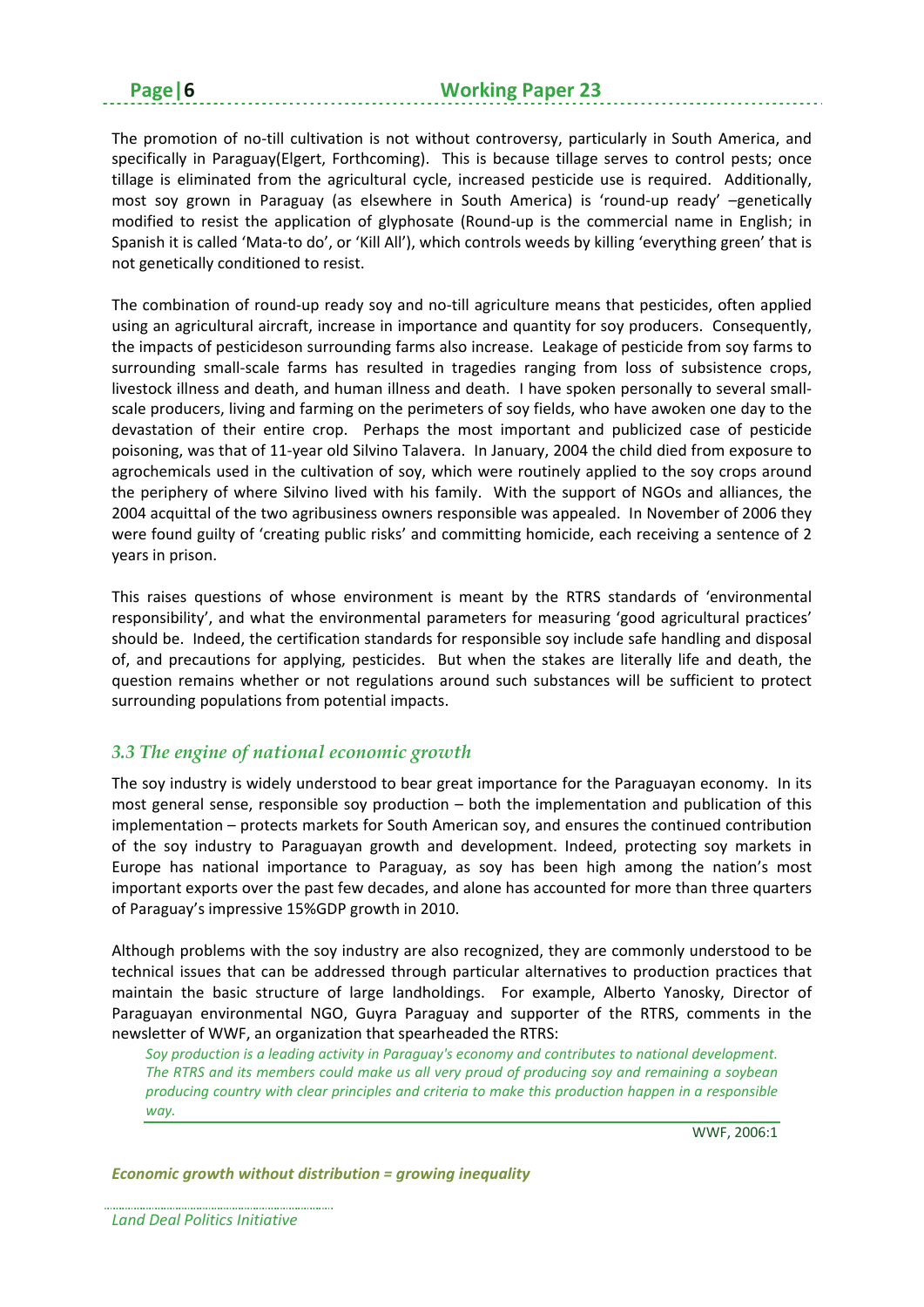A common critique of economic growth and GDP, is that such indicators say little about distribution. This is particularly significant in Paraguay, with one of the most inequitable distributions of wealth of South American countries. In 1999, "the wealthiest 20% of the population accounts for 62.4% of incomes, and the 10% poorest just 0.7%" (Benegas, 1999:278‐279). Despite economic growth in Paraguay, and some improvements in distribution, income inequality continues to be pronounced. In 2008, the top 10% of the population earned 42.3% of Paraguay's total income, compared to the bottom 10% that earned 1.1%(UNDP, 2009). The richest 10% earned 38.8 times more than the poorest (UNDP, 2009). Compare this with Sweden (the world's most equal country) where the same proportion earned 6.2 times more, and neighboring Brazil where the difference was 11 times. The gini coefficient for income inequality in Paraguay, where 0 represents perfect equality and 1 represents perfect inequality, was .52 compared to Sweden's .25(UNDP, 2009).

Paraguay's population is highly rural and dependent on agriculture for subsistence and income. Thus, land distribution and control over land and other productive resources is an important dimension of inequality. Indeed, research has shown that "poverty among farm households in Paraguay is closely related to lack of access to land by many farmers" (Ramón López & Thomas, 2000:257; see also, Ramón López & Valdés, 2000). Data suggest that land is becoming more concentrated in Paraguay. For example, between 1991 and 2008, the total number of farms decreased, yet the number of large farms increased substantially by nearly 57% (Table 4). Similarly, the total land area accounted for by farms under 100 hectares shrunk, while area covered by farms over 100 hectares increased by over 43% (Table 5). While the increases in the numbers and land area of large farms are likely in part due to new lands being turned to production (ie: previously forested or grasslands), it is also likely due in part to smaller farms being subsumed by larger farms.

| Table 4: Quantity of farms by size (Paraguay) |                    |          |                             |           |           |            |          |        |
|-----------------------------------------------|--------------------|----------|-----------------------------|-----------|-----------|------------|----------|--------|
|                                               | <b>Total</b>       |          | <b>Farm size (Hectares)</b> |           |           |            |          |        |
|                                               | number<br>of farms | $\leq$ 5 | $5 - 10$                    | $10 - 20$ | $20 - 50$ | $50 - 100$ | 100-<500 | $500+$ |
| <b>Total 2008</b>                             | 289,666            | 118,003  | 66,218                      | 57,735    | 22,866    | 6,879      | 10,487   | 7,478  |
| <b>Total 1991</b>                             | 307,221            | 122,750  | 66,605                      | 66,223    | 31,519    | 7,577      | 7,782    | 4,765  |
| <b>Change 1991-</b>                           | $-5.7$             | $-3.9$   | $-0.6$                      | $-12.8$   | $-27.5$   | $-9.2$     | 34.8     | 56.9   |
| $2008(\%)$                                    |                    |          |                             |           |           |            |          |        |

Source: Censo Agropecuaria Nacional, 2008. Direccion de Censo y Estadística Agropecuaria, 2009.

|                   | land<br><b>Total</b>              | <b>Farm size</b> |          |           |           |            |             |            |
|-------------------|-----------------------------------|------------------|----------|-----------|-----------|------------|-------------|------------|
|                   | <b>of</b><br>area<br><i>farms</i> | $\leq$ 5         | $5 - 10$ | $10 - 20$ | $20 - 50$ | $50 - 100$ | $100 - 500$ | $500+$     |
| <b>Total 2008</b> | 32,527,075                        | 238,013          | 416.702  | 685,381   | 620,016   | 459,555    | 2,300,193   | 27,807,215 |
| <b>Total 1991</b> | 23,817,737                        | 231,305          | 430,658  | 806,802   | 857,909   | 502,648    | 1,619,203   | 19,369,213 |
| Change            | 36.6                              | 2.9              | $-3.2$   | $-15.0$   | $-27.7$   | $-8.6$     | 42.1        | 43.6       |
| 1991-             |                                   |                  |          |           |           |            |             |            |
| $2008(\%)$        |                                   |                  |          |           |           |            |             |            |

#### *Table 5 : Land area of farms by size (Paraguay)(Hectares)*

Source: Censo Agropecuaria Nacional, 2008. Direccion de Censo y Estadística Agropecuaria, 2009.

#### *Inadequate employment creation*

Many observers agree that the agricultural sector in Paraguay provides the greatest promise for job creation because of the high rural population, the importance of agriculture for the Paraguayan economy, and the high levels of rural poverty(Berry, 2010). Large-scale enterprises such as soy production, however, are not the answer. The creation of employment opportunities is very limited in the context of soy production in Paraguay. Most soy production, and indeed all large‐scale soy production, occurs on highly mechanized farms that offer little employment except to a handful of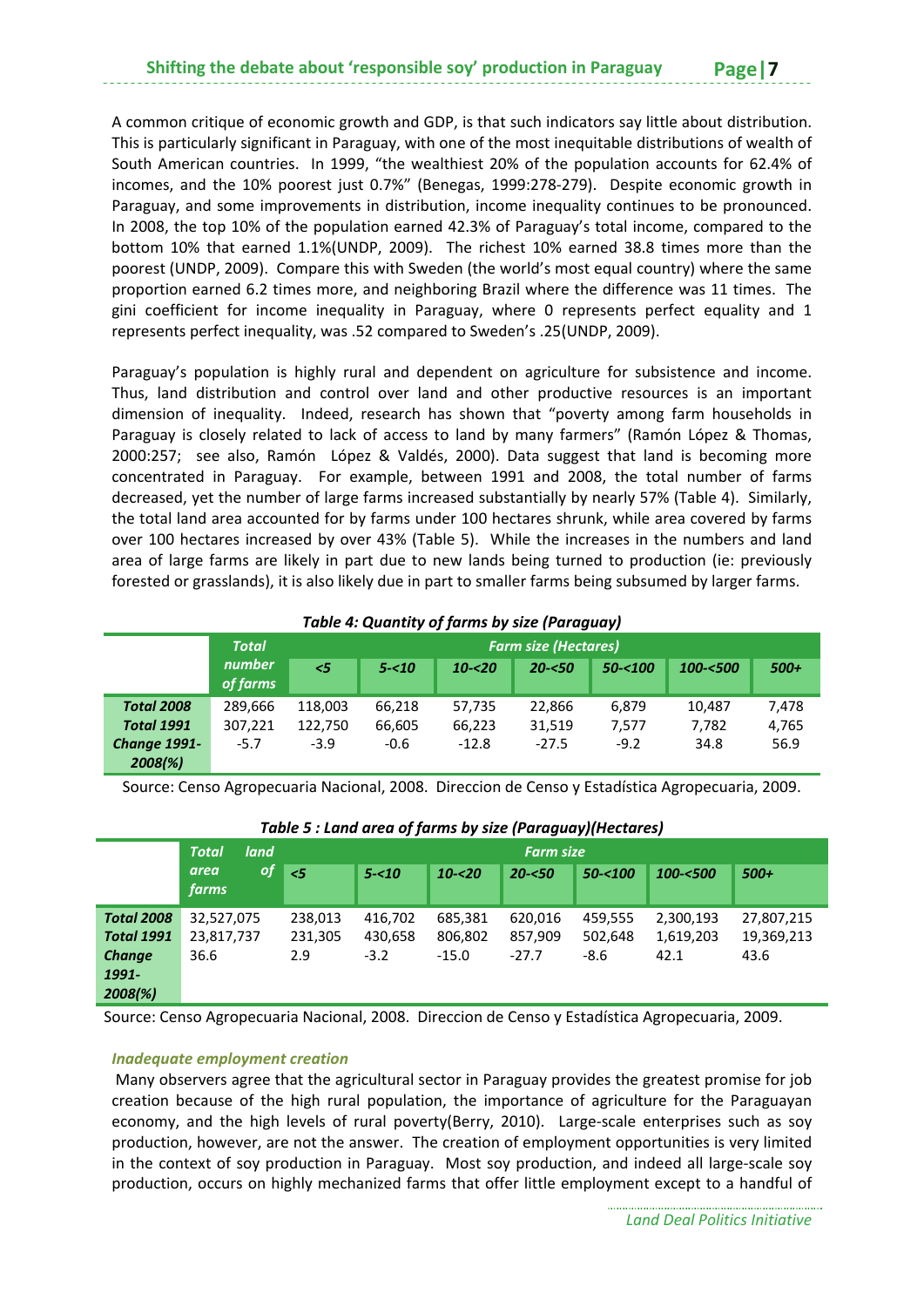skilled farm managers and equipment operators. Prominent Paraguayan economists agree that growing soy is a capital‐ and land‐intensive endeavor that generates very few jobs. Growth in the soy industry, therefore, "is likely to have a net negative impact on labor demand… the larger these sectors… the worse are labor market indicators likely to be" (Masi & Ruiz Diaz, 2010:219).

A case in point is a company called Desarrollo Agricola del Paraguay (DAP). Under the auspices of DAP, over 13,700 hectares of soy are cultivated on 4 separate properties. They state that "over 50 people work in the administrative offices and agricultural units of production". This amounts to about one job per 275 hectares of land. Compare this with the 'family farm' that averages between 10 and 20 hectares (in Canindeyu, for example) and can employ more than 4 or 5 people.

#### *The soy industry is insufficiently taxed*

A second means by which soy production could contribute to national development goals and some level of income redistribution is through export taxes. Export taxes comprise the simplest way for a government to raise general revenue, but in Paraguay, taxes on agricultural exports have remained extremely low. This is apparent when Paraguay's soy taxes are compared to tax revenue from other sources, and the agricultural taxes levied by neighboring countries. While agricultural exports account for 36% of The Paraguayan GDP, they only account for 2.5% of the government's tax-take. Tax on soy exports remains at a paltry 2.5%. Compare this with the 35% export tax levied on soy exports in neighboring Argentina, where a proposed hike to 44% was contemplated by President Kirchner, but scrapped after industry‐wide strikes and protests.

In 2012, then-President Lugo's attempts to increase the export tax marginally to 6% were 'balked at' by soy producers, and met not with debate, but with flat out refusal. One industry representative called the proposal to increase export taxes on soy, "an absurd form of intervention", saying that "Paraguay has great potential and could be a big food producer for the world, but this could slow the sector's development".<sup>8</sup>

#### *Could small‐scale productivity also support national economic growth?*

In 2008, when he travelled to Paraguay to participate in Fernando Lugo's presidential inauguration, Joseph Stiglitz made a speech to an uneasy crowd including cattle ranchers and soy growers, advocating land reform. Drawing on the east Asian economic successes, in part credited to aggressive land reform and national programs for improved productivity(Kay, 2002), Stiglitz said that improving access to land and other resources of the poor, would lay the foundation for increased growth and equity.<sup>9</sup>Others agree that small-scale agriculture must play a prominent role in any plan for growth and poverty reduction in Paraguay(Berry, 2010; Galeano, 2010).

Stiglitz's bold statement invokes one of the most powerful economic arguments for equitable landholdings – that farm size is inversely related to farm productivity. Large agricultural enterprises have been defended in terms of their higher levels of productivity owing to capital investments, mechanization, rational farm management and access to economies of scale. But critics point out that low productivity on small farms is more a product of a particular policy environment (one that privileges large landholders with little monitoring of compliance with environmental regulation, low taxes and cheap land) than of any inherent productive capacity. Galeano indicates, for example, "it is important to emphasize that the relative success of each group depends not only on its own

<sup>8</sup>http://uk.reuters.com/article/2011/08/25/paraguay-soy-tax-idUKN1E77O0HS20110825 (accessed Aug 1, 2012)

<sup>9</sup> http://upsidedownworld.org/main/paraguay‐archives‐44/1439‐stiglitz‐goes‐to‐paraguay‐move‐over‐chicago‐ a‐cambridge‐boys‐in‐town (accessed July 5, 2009)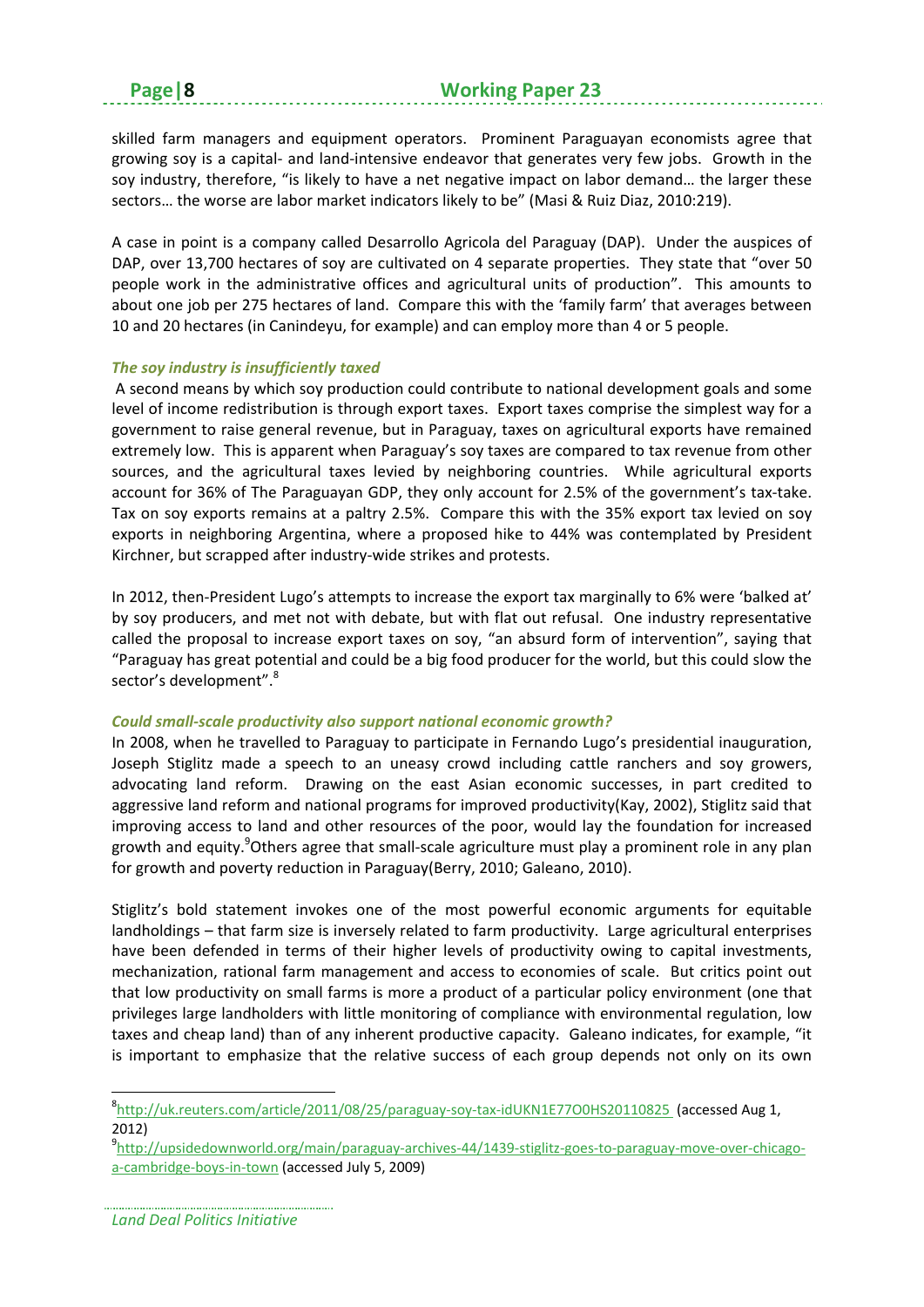characteristics but also on factors partially or totally beyond its control, like access to land, the level and quality of support provided by external agents, the way markets function, etc." (Galeano, 2010:109). Significant contributions to the productivity and competitiveness of the small farm can be made by "supportive social, economic and political contexts" (Galeano, 2010:105).

The efficiency of soy production, in Paraguay and globally, has increased since the early 1990's. The 1991 Agricultural Census showed that the average level of soy production for Paraguay was around 1.9 tons per hectare. This increased to around 2.7 tons per hectare in 2008 (Table 6). Under the assumption that large farms are more efficient, there is a temptation to attribute some of this increased yield to the increased domination of large producers in Paraguayan soy production. Based on the desegregated data from the 1991 and 2008 censuses, however, small farms appear to have similar levels of soy production per hectare as large farms in both periods. This suggests that small farms benefitted equally from technological advances that enabled producers to boost yields. Indeed, other studies of agricultural production in Paraguay show similar results. Toledo analyzed data from the 2000‐01 National Household Survey, and found that they confirmed the inverse relationship between farm size and productivity (2010). He concludes: "Agricultural policies that maximize the utilization of labor accompanied by the provision of technological support and access to capital *and, of course, land* improve the likelihood of growth with equity in the sector" (Toledo, 2010:93, emphasis added).

The ways in which policy environments facilitate growth in different agricultural sectors is not an accident but a deliberate political choice. Despite the feasibility of small-scale agriculture as an engine of productivity and growth in Paraguay, there has been a stubbornly low level of public support for the small farmer. According to an analysis undertaken by Oxfam researchers, support to family‐based agriculture has accounted for a declining percentage of public expenditure since 2005, when it accounted for around 12%. In 2009 such support accounted for around 5% of public expenditure (Itriago, 2012).Attempts at agrarian reform have, furthermore, been remarkably ineffective with a history of being stalled or made impotent by the powerful and land-owning elite. For example, in the 1950's and 60's,high population densities and the 'shortage' of land in the east prompted the movement of people towards the uncultivated, forested and 'available' areas westward. In charge of this movement was the Rural Welfare Institute (Instituto de Bienestar – IBR), the government department created and mandated to orchestrate mass migrations, and serve the needs of the rural people. Data from the 1956 Agricultural Census, however, show that this 'land shortage', blamed for the tensions and conflict in the area during the 1960's, appears to be much less a case of 'lack of land' itself, and more a case of dramatically inequitable land distribution (Arnold, 1971, found in Nickson, 1981). Inequality and its political‐historical roots were key issues addressed by the Ligas Agrarias, church-led grassroots organizations dedicated to the social organization and political mobilization of *campesinos* in the Eastern and Central Zones (Nickson, 1981).

|      | $<1 - 20$ | $20 - 50$ | $50 - 100$ | $100 - 1000$ | 1000-<10000 | $10000+$ |
|------|-----------|-----------|------------|--------------|-------------|----------|
| 2008 | 2.6       |           |            |              | 2.8         |          |
| 1991 | 1.9       | 1.9       | 1.8        | 1.9          | 1.9         |          |

|      | Table 6: Soy production (tons) per hectare of cultivation by size of soy crop, 1991- |  |
|------|--------------------------------------------------------------------------------------|--|
| 2008 |                                                                                      |  |

Source: Calculated by author using area of soy cropland and production data from (MAG, 2010).

Populist policies of land redistribution were poised to improve equity in landholdings and serve the purposes of justice and social welfare (Nagel, 1999). But researchers argue that the IBR was established at the demand of large landholders in the eastern parts of the country, who were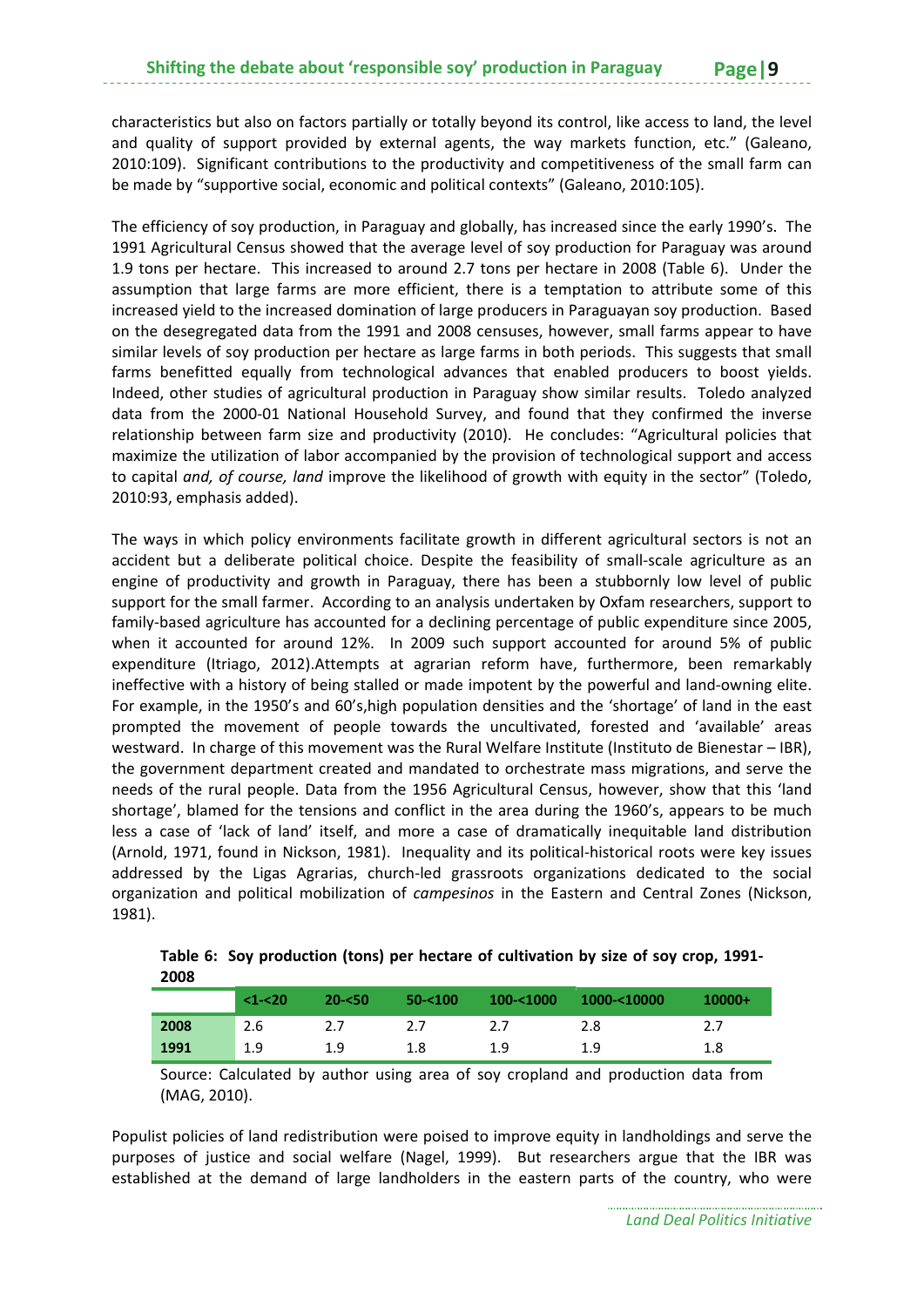#### **Page|10 Working Paper 23**

looking to mitigate the threat posed by an increasingly dissatisfied and organized (via the Ligas Agrarias) peasant population. Processes for implementing the land reform policies were incongruent with these aims, being largely ineffective, cumbersome or corrupted. Much of the land slated for reform was gifted to associates and supporters of the government(Hetherington, 2011). For example, Blas Riquelme, one of the richest men in Paraguay and political ally to Dictator Stroessner in the 60's and 70's, is reported by the Paraguayan media to have illegally acquired 50,000 hectares of land in 1969 – land that was destined for distribution to peasants as part of land reform.  $^{10}$  Consistent with this and other accounts of 'tierra malhabida' ('wrongly occupied land')(Hetherington, 2011), Nagel argues that the reform policies were largely a façade; rhetorical political tools with few economic and redistributive effects.

Never far from the attentions of Paraguayans, the issue of land reform was again made paramount in 2008. Fernando Lugo won the election on a platform of pro-poor policies and land reform, raising peasants' expectations that historic inequalities and injustices in land distribution would be redressed. But once again, promises of reform fell far short of expectations. Lugo faced a number of challenges in implementing land reform. The notion of land reform was opposed, predictably, by the landowning elite. Opposition also emanated from the Paraguayan congress, where the opposition party maintained a majority, and effectively managed to shut down any move towards redistribution. The Brazilian government issued strong warnings and threatened sanctions against any appropriation of Brazilian-owned land in Paraguay. Lugo's attempts to raise government revenues, to fund land acquisitions were also thwarted. The institutionalization of the country's first ever income tax was delayed until 2013, and efforts to renegotiate the terms of Brazil's purchase of energy from Paraguay's share of the Itaipu dam, jointly owned but highly favorable towards Brazil, were also unsuccessful.

## *3.4 Food security among a growing global population*

*"We should keep moving forward and we should not rest until the complete elimination of hunger is achieved in the entire world!!!!"* 

Peiretti, 2005, participant in the first RTRS meeting

The above is a quotation from a presentation given at the first meeting of the RTRS, and continues to reflect the way in which soy farming in Paraguay, and elsewhere, is habitually linked with satisfying the basic needs of a growing global population. This link is based on the sheer production of food, as Roger Beachy (Director of the US National Institute for Food and Agriculture) says: "Agriculture faces a serious challenge as it strives to produce food for a global population expected to reach 9 billion by 2050". But soy occupies a privileged place in this link, Beachy adds: "Today soybeans are the largest source of protein and the second largest source of vegetable oil in the world, so improving soybean production has important implications for food security".<sup>11</sup>

#### **Food production does not necessarily translate into access**

The 'food availability thesis' – the notion that food security is dependent on food production – has been discredited both theoretically and empirically. It is widely recognized that great variation exists in the degrees to which food security – and insecurity – is experienced across populations, outdating policy discussions of food security that mainly revolve around increased production and productivity (Jenkins & Scanlan, 2001; Sen, 1981). Today, for example, food insecurity exists despite production levels that are more than sufficient to meet global needs (FAO, 2011). Food security, rather, is determined by a host of contextually specific social, economic and political factors that

<sup>&</sup>lt;sup>10</sup>http://ea.com.py/blas-n-riquelme-y-las-tierras-malhabidas-de-curuguaty/ (accessed June25, 2012) 11<sup>http://www.csrees.usda.gov/newsroom/news/2011news/03281\_vt\_soybean.html (accessed August 8, 2012)</sup>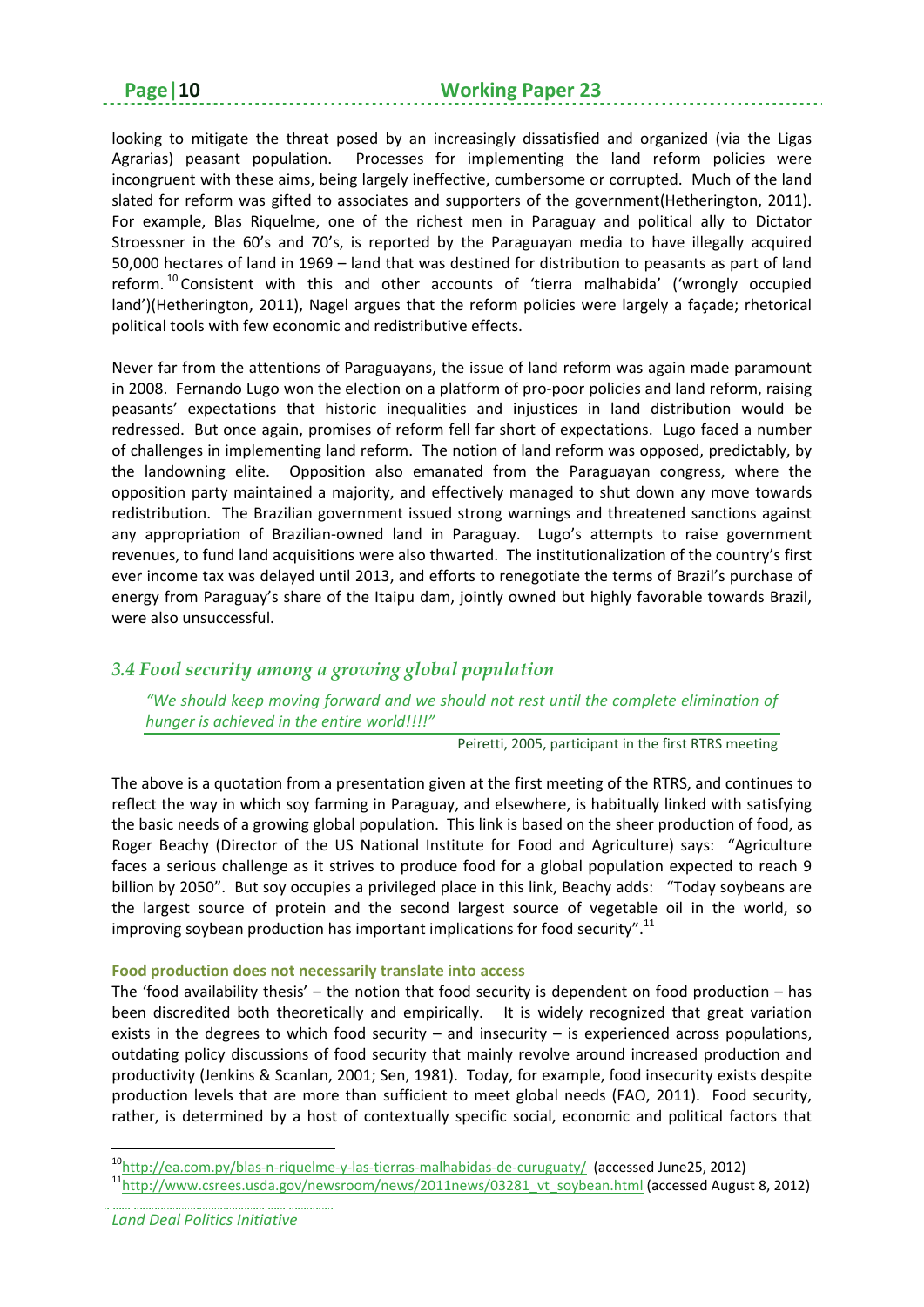determine both demand for food (Cohen, 1995), and access to food (Sen, 1981). Such various factors include employment opportunities, education and skills, income, income support programs, food subsidies, access to land and agricultural inputs, and access to markets. Hunger, in short, "is not so much linked to the quantity of food that is globally produced but to poverty" (Tscharntke et al., 2012).

#### **Small and decreasing share in the 'soy boom'**

As is the case with much industrial agriculture, the soy industry in Paraguay is concentrated nearly exclusively on the export market, with negligible production for domestic consumption. Some research has been used to argue that such dominant focus on export crops can undermine local food security by replacing subsistence and food crops for domestic consumption:

*90% of the value of exports in 1995 relate to the agricultural and ranching sector. The agri‐ export model has favoured monocultures, principally of cotton on reduced holdings of small producers and of soy on farms at the industrial level. However, this agro‐export model has been responsible for reducing agricultural diversification and reduction of subsistence crops of small producers*

 $(FAO, 2001).$ <sup>12</sup>

Other research, however, has been used to argue that export crops do not necessarily have negative impacts on food security. Indeed, greater engagement with cash crops for export is associated with greater food security for poor farmers through income generation, when marketing support and infrastructure allow access to food markets for both buying and selling. In Paraguay, however, we see that small producers are being increasingly excluded from soy production. In 1991 producers planting fewer than 20 hectares of soy accounted for 20% of all soy production; in 2008 they accounted for less than 4% (MAG, 2010). This is consistent with a picture of Paraguay as increasingly a producer of soy on fewer, larger land holdings, with decreasing agricultural support for the rural poor.

The immediate impact of the land grab on food security in Paraguay, and its connection with soy expansion, is somewhat difficult to characterize, and the potential relationships require further research. Indeed, the most recent clamor for soy farmland is occurring in Paraguay's Chaco region – the western 'frontier land'. This region has historically been sparsely populated – and, as recognized elsewhere(Borras Jr., Franco, Kay, & Spoor, 2011), this new wave of land grabbing has probably not impacted significantly on food security among rural Paraguayans. It is feasible, however, that the earlier and continued expansion of soy in the eastern regions of Paraguay, has impacted on food security by concentrating landholdings and directing attention and support away from smallholder production.

# *3.5 Inclusive politics*

Non‐state governance initiatives such as certification standards development and the accompanying discourse of corporate social responsibility have increasingly emphasized the role of stakeholders (as opposed to shareholders) in industry decision‐making. Participatory local engagement is seen as a means of ensuring that, beyond corporate rhetoric, certification standards do embody dimensions of development at the local level. In addition to outcomes, thus, the processes of stakeholder engagement and participation that are pursued in the context of non-state governance initiatives

 $12$ El 90% del valor de las exportaciones de 1995 corresponden al sector agrícola y ganadero. El modelo agro exportador ha favorecido el monocultivo, principalmente de algodón en parcelas reducidas de pequeños agricultores, y de soja, en fincas de nivel empresarial. Sin embargo, este modelo agro exportador ha sido el responsable del desaliento de la diversificación agrícola y de la disminución de la producción de cultivos para autoconsumo de los pequeños agricultores (FAO, 2001).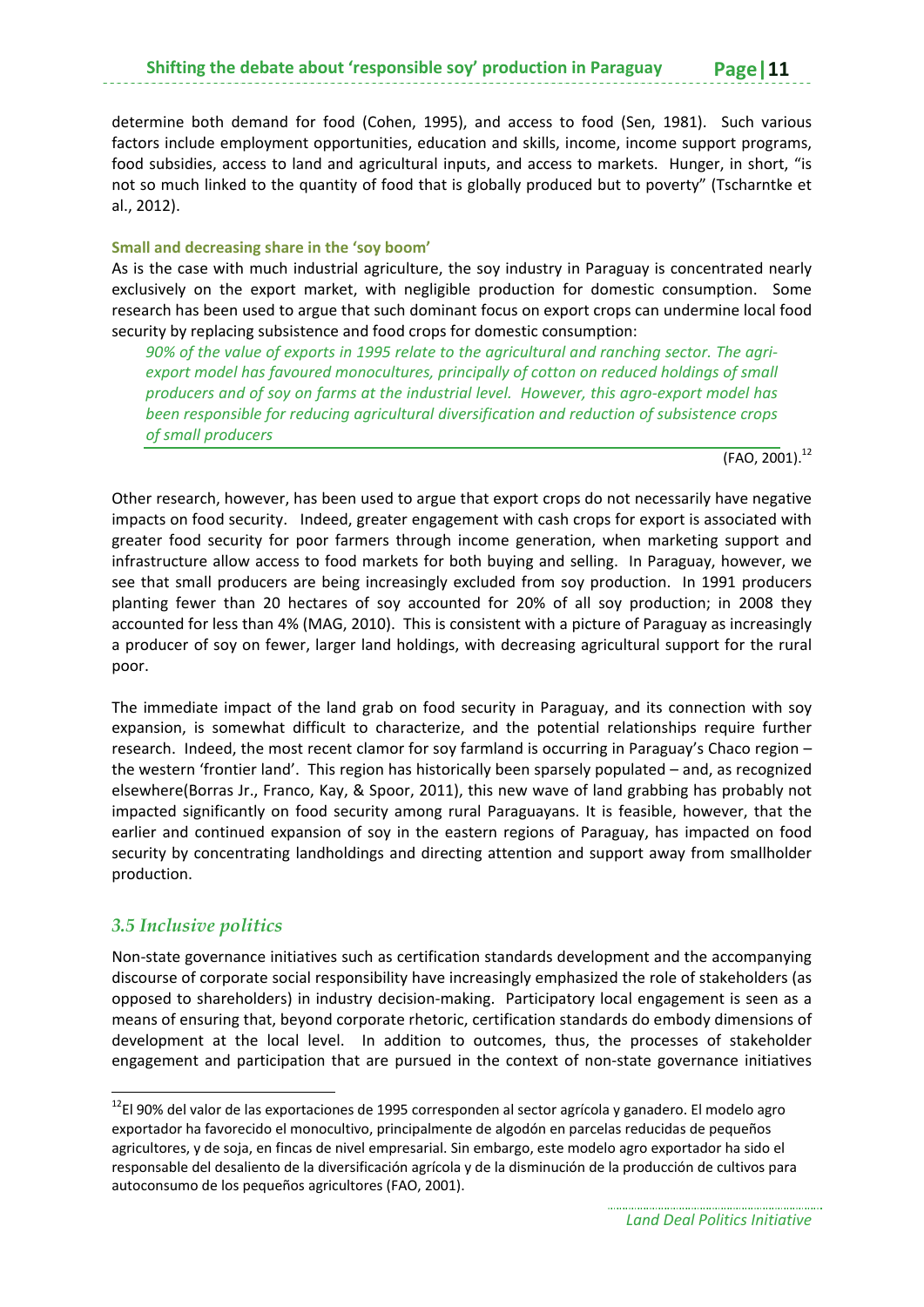are an important part of the overall assessments of such initiatives. This emphasis is aimed at increasing the democratic legitimacy of and public support for such initiatives in the absence of state regulation.

The RTRS was based on what was claimed to be a participatory process(Elgert, 2011; Garcia‐Lopez & Arizpe, 2010). Discussions and debates on how the certification standards should take shape, were open to not only those directly involved in the soy industry, but diverse stakeholders, including those representing 'local' interests. Indeed, RTRS support for stakeholder participation in standards development took many forms. Funds were set aside for developing country NGOs to attend the initial RTRS meetings. Participation has been built into the codes and norms for diverse representation in the institutional structures of the RTRS. Finally, throughout the standards development process, mechanisms were implemented to facilitate feedback from not only RTRS members, but the public at large.

Ultimately, the RTRS did not manage to achieve broad based participation in the standards development process, and closer examination of the RTRS case brings the potential for authentic stakeholder engagement and participation into question(Elgert, 2011).Rather than joining in the RTRS debate, groups that opposed the RTRS formulated a coherent campaign against it. They held demonstrations outside the RTRS meetings, and various groups within this opposition have published reports featuring a flat-out refusal of even the conceptual possibility of producing soy 'sustainably' or 'responsibly' in the current socio‐political environment that characterizes Paraguay and Brazil(ASEED, 2006).

#### **Power, interests and privileged knowledge**

Inclusive politics did not become a defining feature of the RTRS proceedings, despite the strong interests of diverse stakeholders in how the responsible soy certification standards emerged. Vast power differences between stakeholders, however, irreconcilably challenged equal access to deliberation and decision‐making in the standards development process. For example, relationships between the various stakeholders in the soy industry are characterized by extreme socio‐economic and power differentials. At one extreme, participants include representatives from some of the world's largest international corporations that direct and control soy production in South America. These include Archer Daniels Midland Company, one of the largest agricultural processors in the world; Andre Maggi Group, the world's largest private producer of soybeans; and Cargill, an international food producer and marketer with over \$116 billion in sales in 2009. In February, 2009 the biotechnology giants Monsanto and Syngenta were admitted as members to the RTRS. At the other extreme, the typical Paraguayan peasant has around 10 hectares of land (to which there may or may not be formal title) and earns less than US\$3,000 per year. It is not difficult to see how such disparities, even if all stakeholders had been 'around the table', likely would have led to situations of intimidation and thus impacted on the quality of 'inclusive' debate.

The dominance of soy producers and large environmental organizations in decision‐making processes was particularly evident in discussions around what knowledge was regarded as 'relevant' to standards development. Indeed, within the RTRS, problems associated with soy were framed as largely technical concerns, to be addressed through sustainable agriculture, environmental stewardship and compliance with labor laws. These technical criteria appear to be apolitical, pragmatic and uncontroversial. This emphasis distinctly marginalized more political concerns such as land distribution and inequality. As with debates about 'sustainable' commodity production

*Land Deal Politics Initiative*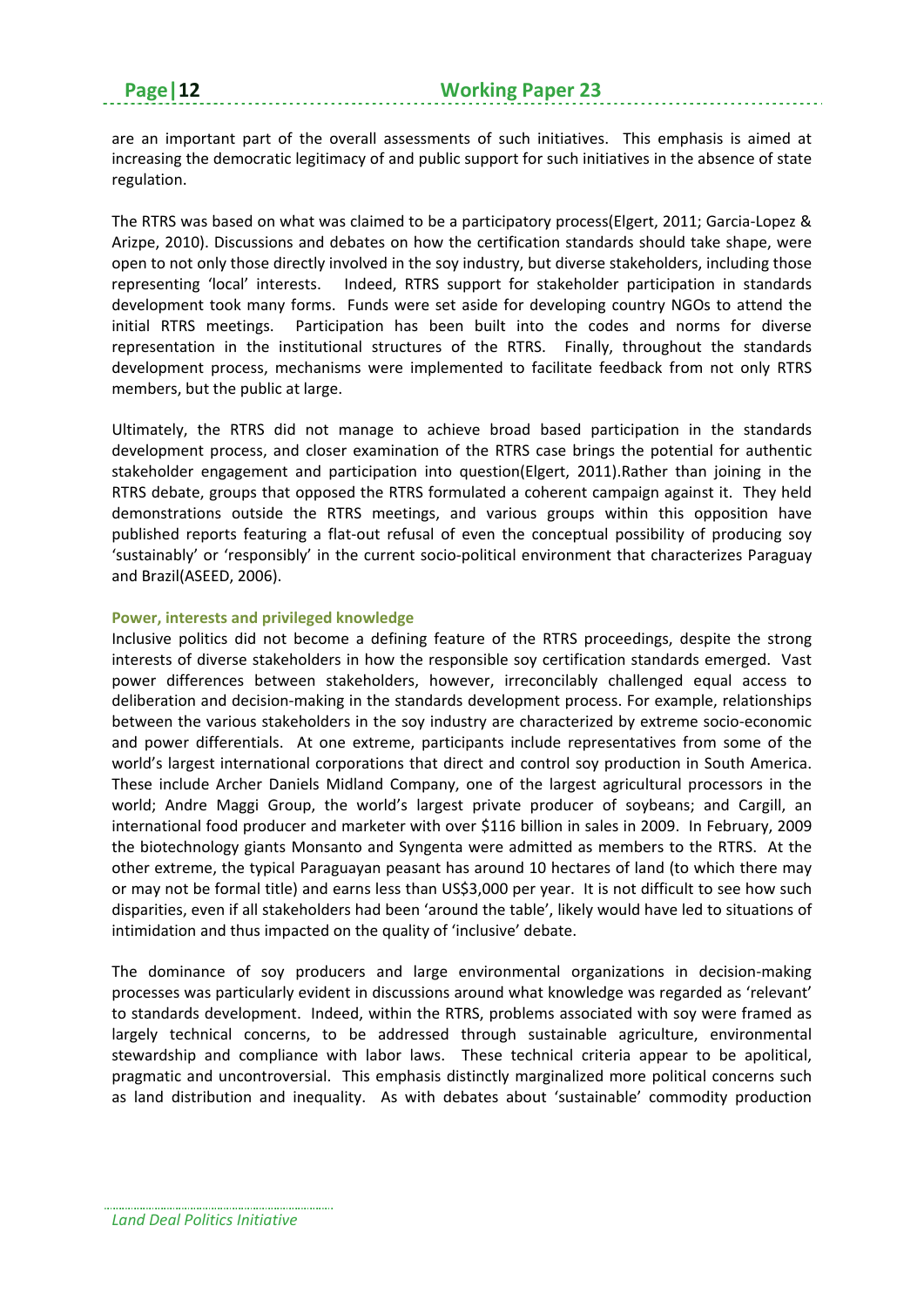elsewhere, protest that invoked a more political problematic was considered "not merely irrelevant but disruptive" (Brosius, 1999:49). $^{13}$ 

#### *The wider political ramifications of concentrated wealth and power*

Recent events in the formal political sphere have cast an even a greater shadow on the relationship between Paraguayan soy interests and democratic politics more generally. On June 22, 2012, President Fernando Lugo was impeached on the grounds of 'poor performance of his duties', after the opposition party in congress issued a vague and troubling challenge to Lugo's ability to exercise or lead 'effective' governance. Jeremy Hobbs of Oxfam was not alone when he associated the impeachment with the soy boom, claiming Lugo to be "the latest victim of Paraguay's 'soy war'".<sup>14</sup>

Lugo's democratic victory in 2008 "was hailed as a crucial step forward for democracy (in Paraguay)" (The Economist, 2012). The victory ended the 60‐year rule of the Colorado party, a period plagued by oppressive dictatorship, corruption, censorship and violence; a period which led to the continent's second highest rates of inequality, despite economic growth. He won the election on a platform of agrarian reform and pro‐poor policies – not universal political sympathies in Paraguay. Tensions between agro-industry, large farmers (particularly soy producers) and left-leaning Lugo have not been secret. One outspoken critic has been Blas N. Riquelme, one of the richest landowners in Paraguay, and an ex‐Senator in the Colorado government during the Stroessner dictatorship. Allegedly, Riquelme illegally accrued at least 50,000 hectares, destined for distribution in a 1969 land reform, from Stroessner. Many Paraguayans, closely associate Riquelme with the 'old political order'.

It was on land to which Riquelme claimed ownership that 17 people were massacred on June 15, 2012. The 2,000 hectare property, known as "Marina Cue" is located in the northeastern department of Canindeyú, near the town of Curuguaty. The deaths resulted from gunfire in a clash between civilians and police after Riquelme called in police to evict the peasant group, accused of 'invading' the land. Such occupations are not an uncommon form of protest for the landless poor in Paraguay and Brazil. Though not the first clash of its kind in Paraguay or in this region, this tragic end was the most fatal in decades.

The Curuguaty massacre catalyzed the Presidential impeachment, as the largely Colorado opposition in congress claimed that it was proof that Lugo was unable to maintain order in the country. Instantly, the government of Argentina and Brazil invoked provisions contained in the treaties of Mercosur, the South American trade bloc, that suspend any member assessed to have broken the rules of democratic governance. The impeachment was labeled a 'coup' by much of the news media. The Organization of the American States (OAS) – acting in accordance with its mandate to promote and consolidate representative democracy – sent a delegation to Paraguay on a fact-finding mission, and concluded that the impeachment bore formal legality, through provisions of the Paraguayan constitution. Observers, however, remained uncomfortable with the basis for, and speed with which the impeachment took place. The whole process lasted a mere 31 hours from beginning to end, scarcely offering Lugo to muster a defense. In the weeks following the ousting of Lugo, Wikileaks released cables suggesting that even the US embassy knew about the opposition's plans for Lugo's fall, as early as 2009.

The extent to which Lugo's impeachment has embodied a 'rupture' of democracy in Paraguay is a matter of debate and perspective. The extent to which it is directly linked with the soy industry is

<sup>&</sup>lt;sup>13</sup> Brosius found a similar suppression of the 'political' with the 'technical' in sustainable forestry debates in Malaysia.<br><sup>14</sup>http://www.nytimes.com/2012/07/03/opinion/paraguays-destructive-soy-boom.html (accessed July 18,

<sup>2012)</sup>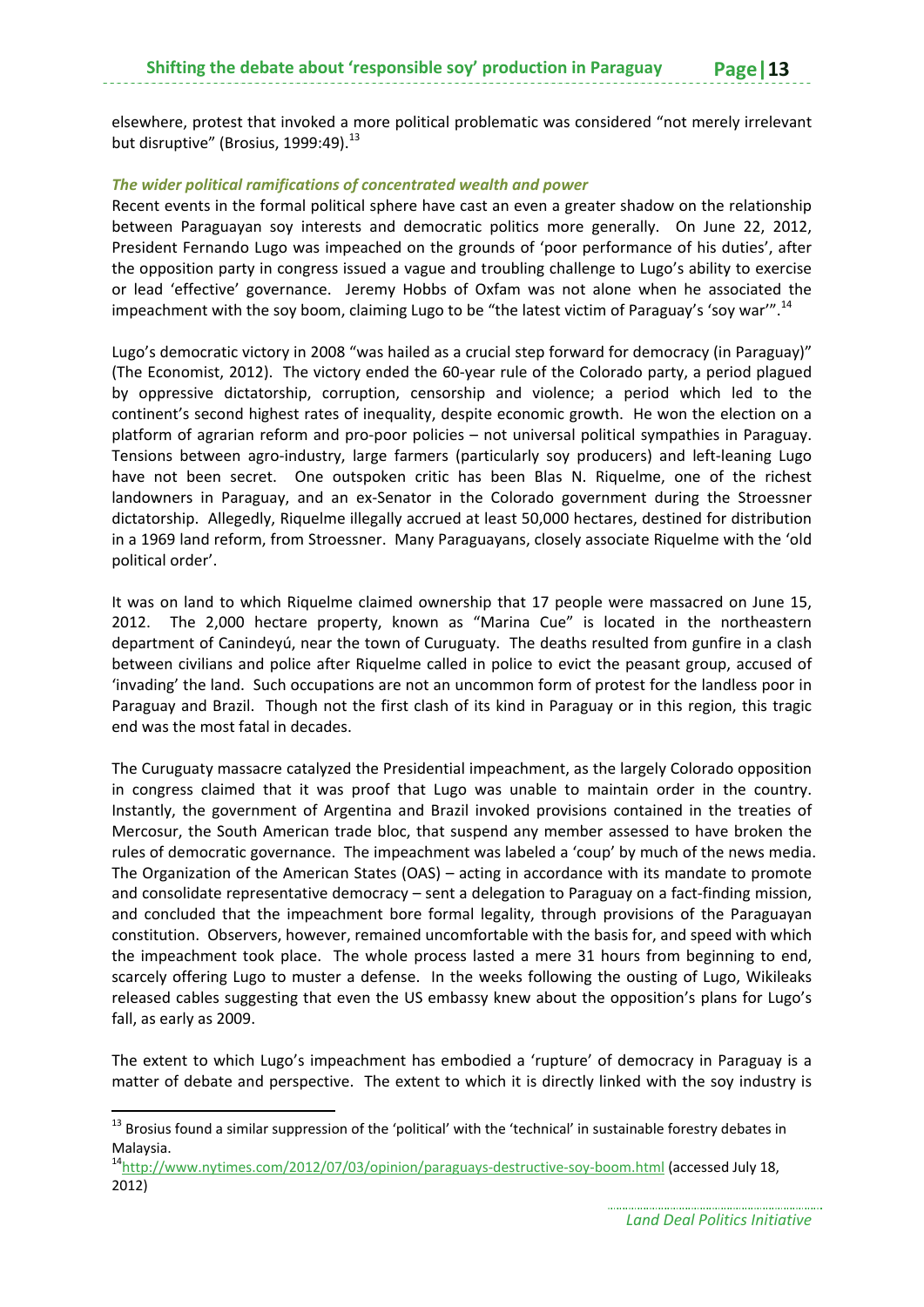unclear, and it is apparent that whatever the extent, there are other interests and power relations involved. The soy industry, however, certainly represents power in Paraguay and its intimate link – both contemporary and historical – with land ownership. Thisbrings into question the extent to which a Paraguayan democracy, without some redress of land inequality, can be taken seriously.

# **4 Summary and Conclusions**

The production of soy, Paraguay's largest export, is increasingly produced on fewer and larger farms. Still considered a bargain, Paraguayan land sales are hot, many of these properties considered 'soy reserves', intended for future agricultural development. Such a land market is harshly felt by most rural Paraguayans who are poor and unskilled, and for whom opportunities outside of small‐scale subsistence and cash crop farming are extremely limited. But the soy boom of the past two decades, linked closely with the boom in the land market, became threatened as international buyers threatened sanctions against South American soy.

The discourse of sustainable soy production was, to a large extent, produced and mobilized through the Roundtable on Responsible Soy – a multi-stakeholder response to the growing body of environmental, social and economic grievances against the soy industry. This discourse features several claims about how the soy sector, which implicates the concentration of landholdings in Paraguay, contributes to environmental, economic and social goals – the much lauded 'triple bottom line' of sustainable development. Environmentally, responsible soy reduces deforestation and fosters the adoption of 'good' agricultural practices. Economically, soy contributes to GDP growth. Socially, responsible soy production supports global food security, and political inclusion in decision‐ making around the standards that define this new era of governance over the soy industry. This paper has argued that support for such claims is thin, and subject to formidable challenge by wider inquiry. Subjected to richer interrogation, these claims simply do not hold up.

In recent years, soy production has become understood as more environmentally benign, as it is decoupled from effects such as deforestation and soil degradation. The decoupling of growth in the soy industry and deforestation may be time-limited, or that a more broadly defined purview, illustrates leakage to other ecosystems, other countries, or other sectors. Furthermore, the soy industry is credited with intensifying agricultural production on Paraguay's land base. Such intensification is often understood as a means of 'sparing' land for nature. But recent research challenges this understanding by showing how environmental and economic (production) goals can be achieved on the same land. The promotion of 'good agricultural practices' is also seen as an industry trend that makes soy production more compatible with sustainable development. Such practices, however, can contribute to some goals while detracting from others. Pesticide use, for example, is an integral part of no-till farming, which promotes soil conservation at the expense of neighboring areas where water, soil, crops, livestock and people can become contaminated.

Economically, the soy industry has made among the most important contributions to Paraguay's GDP growth in recent years, and has thus been defended as a key feature of Paraguay's economic viability. This creation of wealth, however, has been poorly distributed, remaining in the hands of an elite few. There are several reasons for this. The soy industry is highly mechanized and has not generated nearly enough employment. For a highly rural society as Paraguay, the pitifully few jobs created per hectare of land have not been supplemented by secondary industry jobs. Soy producers have been particularly resistant to changes in taxation that would see Paraguayan society, more generally, benefit from soy profits. Finally, given adequate institutional attention and resources, there is no reason why small‐scale production could not make comparable contributions to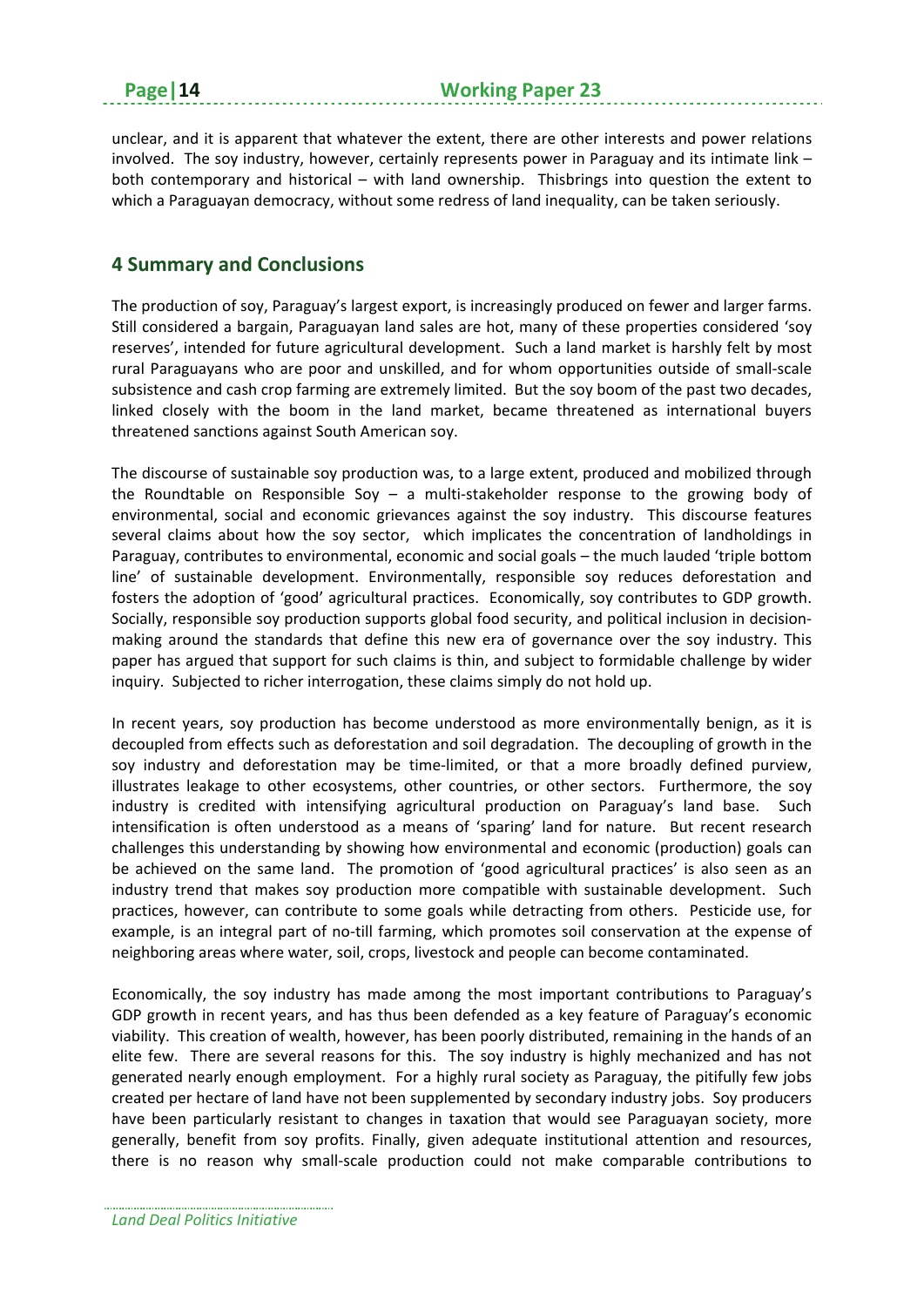economic growth. Evidence suggests similar levels of productivity on small and large farms, given adequate support.

Finally, soy production is understood to address social concerns in different ways, including contributing to global food security and, more specific to the RTRS process, promoting inclusion in decision‐making about appropriate standards of responsible soy production. Like concerns about economic growth, however, food security is more about distribution than production. Access to food is determined by much more than food availability, and can be facilitated by addressing poverty more generally. By its link with increasingly concentrated land holdings, the soy industry has been complicit in reducing smallholder participation in both cash and subsistence crop production, and therefore is not likely to have influenced food security positively. Strategies to enhance political inclusion in the decision‐making processes around responsible soy standards have had only limited success. *Campesino* groups have remained outside of the RTRS discussions, rejecting even the possibility of 'responsible soy'. Such groups have questioned the possibility for participation of the poor and powerless when sitting alongside some of the world's most powerful corporate stakeholders. Likewise, when technical arguments about sustainable practices are privileged over political‐historical discourses of inequality, there may be little chance for meaningful inclusion.

The land grab in Paraguay, with a strong link to the powerful global soy lobby, has been increasingly exonerated from responsibility for environmental, economic and social problems in Paraguay. Furthermore, the discourse of responsible soy production is an attempt to actually redefine the role of soy production and the concentration of landholdings as a contributor to sustainable development. Ultimately, however, any hope for sustainability in Paraguay will depend on a radical shift which highlights the distribution of land and resources as a key feature of environmental, economic and social goals.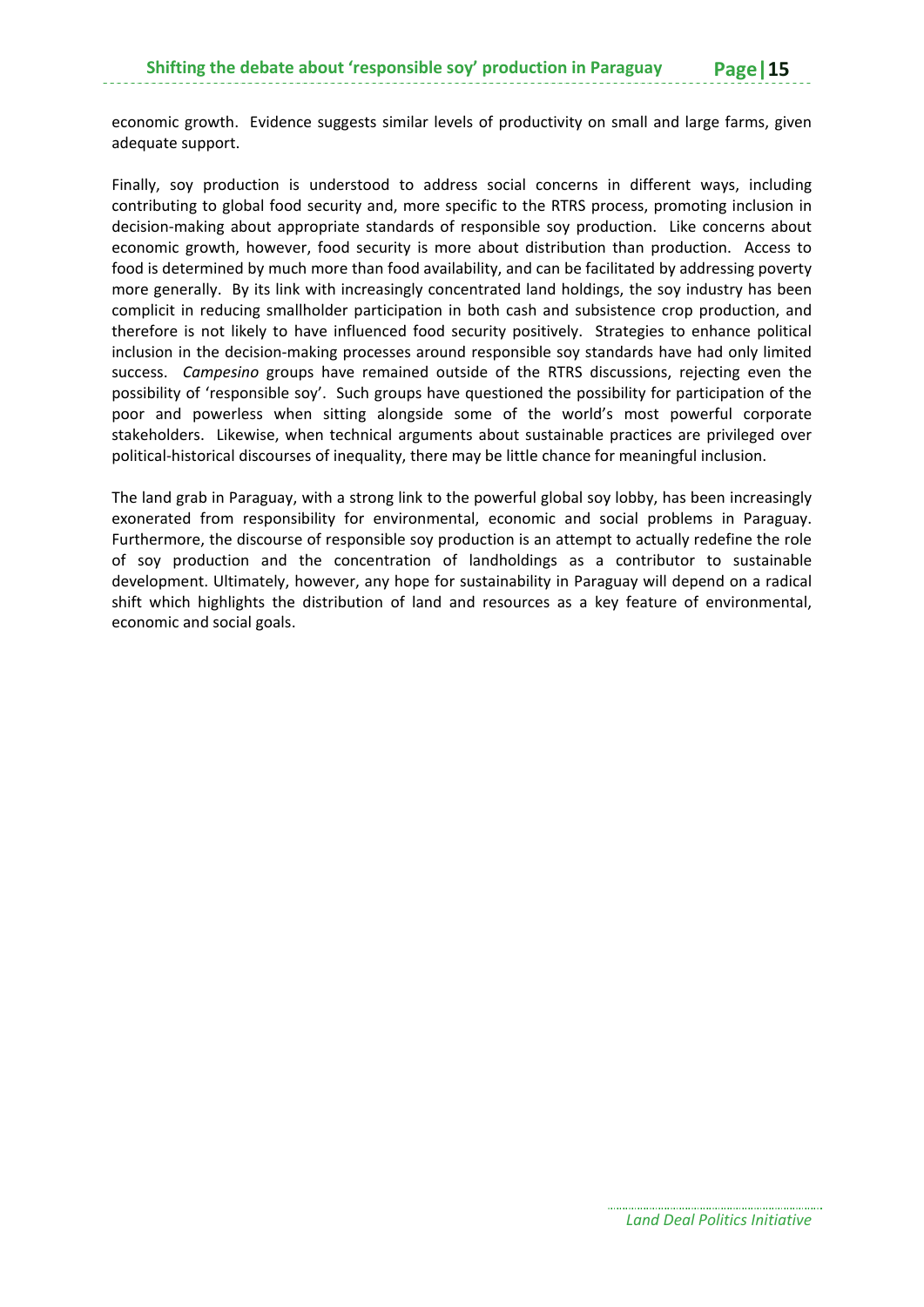# **References**

- **1.** Altieri, M., & Pengue, M. (2005). Roundup ready soybean in Latin America: A machine of hunger, deforestation and socio‐ecological devastation Retrieved November 1, 2010, 2010, from http://www.biosafety‐info.net/article.php?aid=284.
- **2.** Angelsen, A. (2010). Policies for reduced deforestation and their impact on agricultural production. *Proceedings of the National Academy of Science, 107*, 19639‐19644.
- **3.** Angelsen, A., & Kaimowitz, D. (1999). Rethinking the causes of deforestation: lessons from economic models. *World Bank Research Obs., 14*, 73‐98.
- **4.** Arnold, A. F. (1971). *Foundations of an Agricultural Policy in Paraguay*. London: Praeger Publishers Ltd.
- **5.** ASEED. (2006). Declaration: the development model for soy in Paraguay: irresponsible, unsustainable and anti‐democratic Retrieved September 6, 2007, from http://www.aseed.net/index.php?option=com\_content&task=view&id=285&Itemid=107.
- **6.** Barona, E., Ramankutty, N., Hyman, G., & Coomes, O. T. (2010). The role of pasture and soybean in deforestation of the Brazilian Amazon. *Environmental Research Letters, 5*(1), 1‐9.
- **7.** Berry, A. (2010). The Role of Agriculture. In A. Berry (Ed.), *Losing ground in the employment challenge: The case of Paraguay* (pp. 61‐84). New Brunswick and London: Transaction.
- **8.** Borras Jr., S. M., Franco, J. C., Kay, C., & Spoor, M. (2011). Land grabbing in Latin America and the Caribbean viewed from broader international perspectives. *Paper presented at the Latin America and Caribbean seminar: 'Dinamicas en el mercado de la tierra en America Latina y el Caribe' 14‐15 November. Santiago: FAO Regional Office.*
- **9.** Boucher, D. (2011). Soybeans *The Root of the Problem: What's Driving Tropical Deforestation Today?* Cambridge, Washington, Berkeley and Chicago: Union of Concerned Scientists.
- **10.** Brosius, J. P. (1999). Green Dot, Pink Hearts: Displacing Politics from the Malaysian Rain Forest. *American Anthropologist, 101*(1), 36‐57.
- **11.** Cohen, J. (1995). Population Growth and Earth's Human Carrying Capacity. *Science, 269*(5222), 341‐346.
- **12.** De Schutter, O. (2011). How not to think of land‐grabbing: three critiques of large‐scale investments in farmland. *The Journal of Peasant Studies, 38*(2), 249‐279.
- **13.** Derpsch, R. (1999). *Frontiers in Conservation Tillage and Advances in Conservation Practice.* Paper presented at the 10th ISCO Conference, West Lafayette In.
- **14.** Direccion de Censo y Estadística Agropecuaria. (2009). *Censo Agropecuaria Nacional 2008*. San Lorenzo, Paraguay: Direccion de Censo y Estadística Agropecuaria.
- **15.** Elgert, L. (2011). Certified Community Development? Local Participation in Corporate Governance. In J. P. R. Rothe, L. J. C. Carroll & D. Ozegovic (Eds.), *Deliberations in Community Development: Balancing on the Edge* (pp. 277‐288). Hauppauge: Nova Science Publishers.
- **16.** Elgert, L. (2011). Certified discourse? The politics of developing soy certification standards. *Geoforum (2011), doi:10.1016/j.geoforum.2011.08.008*.
- **17.** Elgert, L. (Forthcoming). Hard facts and software: The coproduction of indicators in a land‐use planning model. *Environmental Values*.
- **18.** Ewers, R. M., Scharlemann, J. P. W., Balmford, A., & Green, R. E. (2009). Do increases in agricultural yield spare land for nature? . *Global change 15*, 1716‐1726.
- **19.** FAO. (2001). *Perfiles nutricionales por paises: Paraguay*. Rome: FAO.
- **20.** FAO. (2011). *The State of Food Insecurity of the World: How does International Price Volatility Affect Domestic Economies and Food Security?* Rome: FAO.
- **21.** Fearnside, P. M. (2001). Soybean cultivation as a threat to the environment in Brazil. *Environmental Conservation, 28*(1), 23‐38.

*Land Deal Politics Initiative*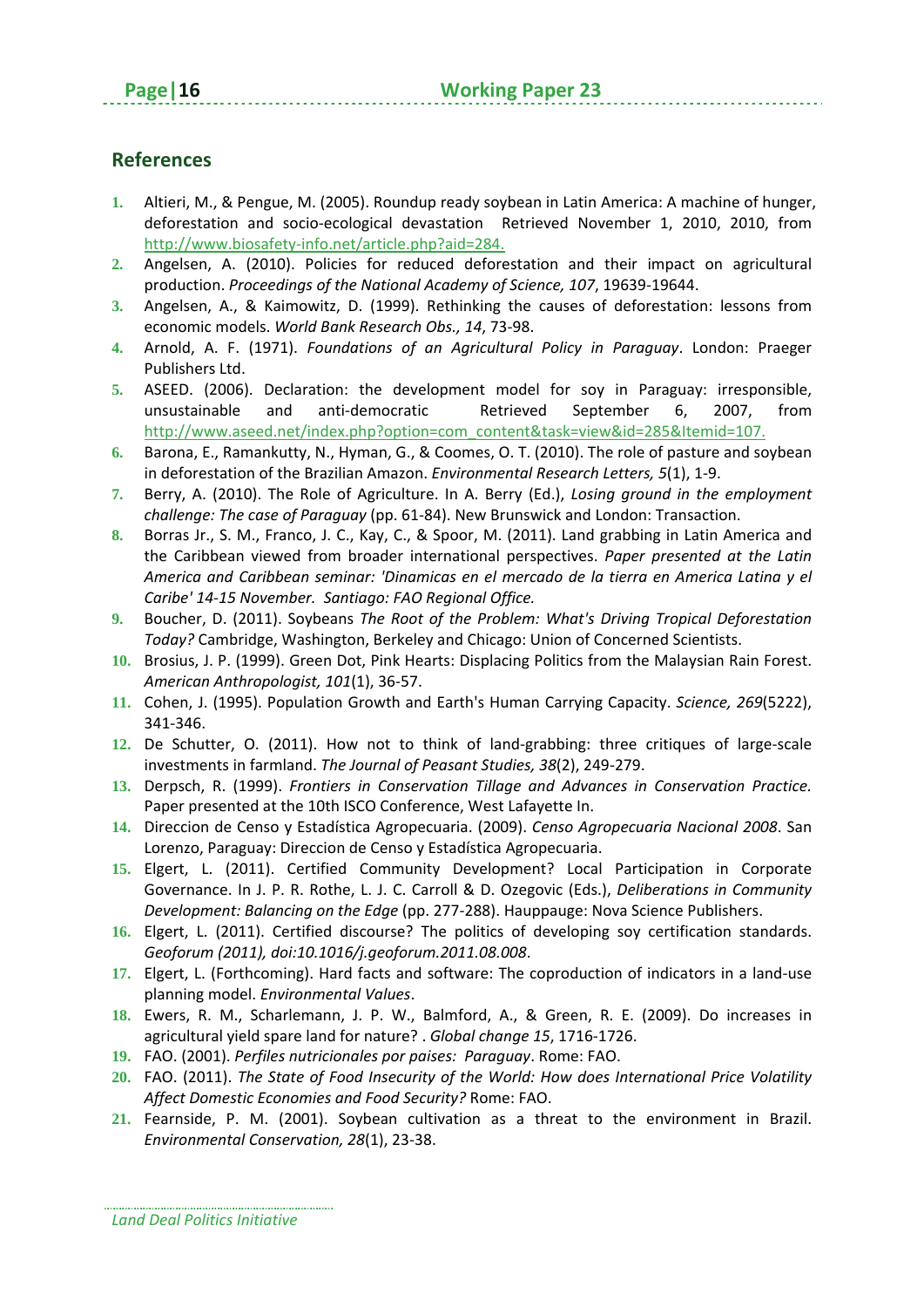- **22.** Galeano, L. A. (2010). Potential and future of Paraguayan family farming. In A. Berry (Ed.), *Losing ground in the employment challenge: The case of Paraguay* (pp. 101‐122). New Brunswick and London: Transaction.
- **23.** Garcia‐Lopez, G. A., & Arizpe, N. (2010). Participatory processes in the soy conflicts in Paraguay and Argentina. *Ecological Economics, 70*(2), 196‐206.
- **24.** Hetherington, K. (2011). *Guerrilla Auditors: The politics of transparency in neoliberal Paraguay*: Duke University Press.
- **25.** Holland, N., Joensen, L., Maeyens, A., Samulon, A., Semino, S., Sonderegger, R., & Rulli, J. (2008). The round table on ir-responsible soy: certifying soy expansion, GM soy and agrofuels: ASEED Europe, Base Investigaciones Sociales (BASEIS), Corporate Europe Observatory, Grupo de Reflexion Rural (GRR), Rain Forest Action Network.
- **26.** Huggins, D. R., & Reganold, J. P. (2008). No Till: the Quiet Revolution. *Scientific American, 299*(1), 70‐77.
- **27.** Jenkins, J. C., & Scanlan, S. J. (2001). Food secruity in less developed countries, 1970 to 1990. *American Sociological Review, 66*(5), 718‐744.
- **28.** Kay, C. (2002). Why East Asia overtook Latin America: agrarian reform, industrialisation and development. *Third World Quarterly, 23*(6), 1073‐1102.
- **29.** Licker, R., Johnston, M., Foley, J. A., Barford, C. J., Kucharik, C., Monfreda, C., & Ramankutty, N. (2010). Mind the gap: How do climate and agricultural management explain the 'yield gap' of croplands around the world? *Global ecology and Biogeography, 9*, 769‐782.
- **30.** López, R., & Thomas, T. (2000). Rural poverty in Paraguay: the determinants of farm household income. In R. López & A. Valdés (Eds.), *Rural Poverty in Latin America* (pp. 244‐257). Houndmills, Basingstoke, Hampshire and London: Macmillan Press Ltd.
- **31.** López, R., & Valdés, A. (2000). Fighting rural poverty in Latin America: New evidence of the effects of education, demographics, and access to land. *Economic development and cultural change, 49*(1), 197‐211.
- **32.** MAG. (2010). *Produccion de soja en el Paraguay: Zafra 2008‐2010*. Asuncion: Ministerio de Agricultura y Ganaderia.
- **33.** Masi, F., & Ruiz Diaz, F. (2010). The role of international trade in growth and employment generation in Paraguay. In A. Berry (Ed.), *Losing ground in the employment challenge: The case of Paraguay* (pp. 215‐239). New Brunswick and London: Transaction.
- **34.** Merry Baker, M., & Small, D. (2005). Brazil's Agricultural 'Sucess' in the Cerrado is a Disaster. *Executive Intelligence Review, 32*(8), 20‐23.
- **35.** Nagel, B. Y. (1999). "Unleashing the Fury": The Cultural Discourse of Rural Violence and Land Rights in Paraguay. *Comparative Studies in Society and History, 41*(1), 148‐181.
- **36.** Nickson, R. A. (1981). Brazilian Colonization of the Eastern Border Region of Paraguay. *Journal of Latin American Studies, 13*(1), 111‐131.
- **37.** Peiretti, R. A. (2005). *The Necessity of a Sustainable Agriculture: The Global focus and the Mercosur‐La Confederación de Asociaciones Americanas para la Producción de la Agricultura Sustentable (CAAPAS) view.* Paper presented at the First Roundtable on Sustainable Soy Conference, Foz de Iguacu.
- **38.** Perfecto, I., & Vandermeer, J. (2010). The agricultural matrix as an alternative to the land‐ sparing/agricultural intensification model: facing the food and biodiversity crises. *Proceedings of the National Academy of Science, 107*(March), 5786‐5791.
- **39.** Rocha, J. (2005, February 19). Brazil declares forest havens after nun's killing, *The Guardian*. Retrieved **for the contract of the contract of the contract of the contract of the contract of the contract of the contract of the contract of the contract of the contract of the contract of the contract of the contract of**

http://www.guardian.co.uk/environment/2005/feb/19/endangeredhabitats.activists.

**40.** Rudorff, B. F. T., Adami, M., Aguiar, D. A., Moreira, M. A., Mello, M. P., Fabiani, L., . . . Pires, B. M. (2011). The soy moratorium in the Amazon Biome Monitored by Remote Sensing Images. *Remote Sensing, 3*, 185‐202.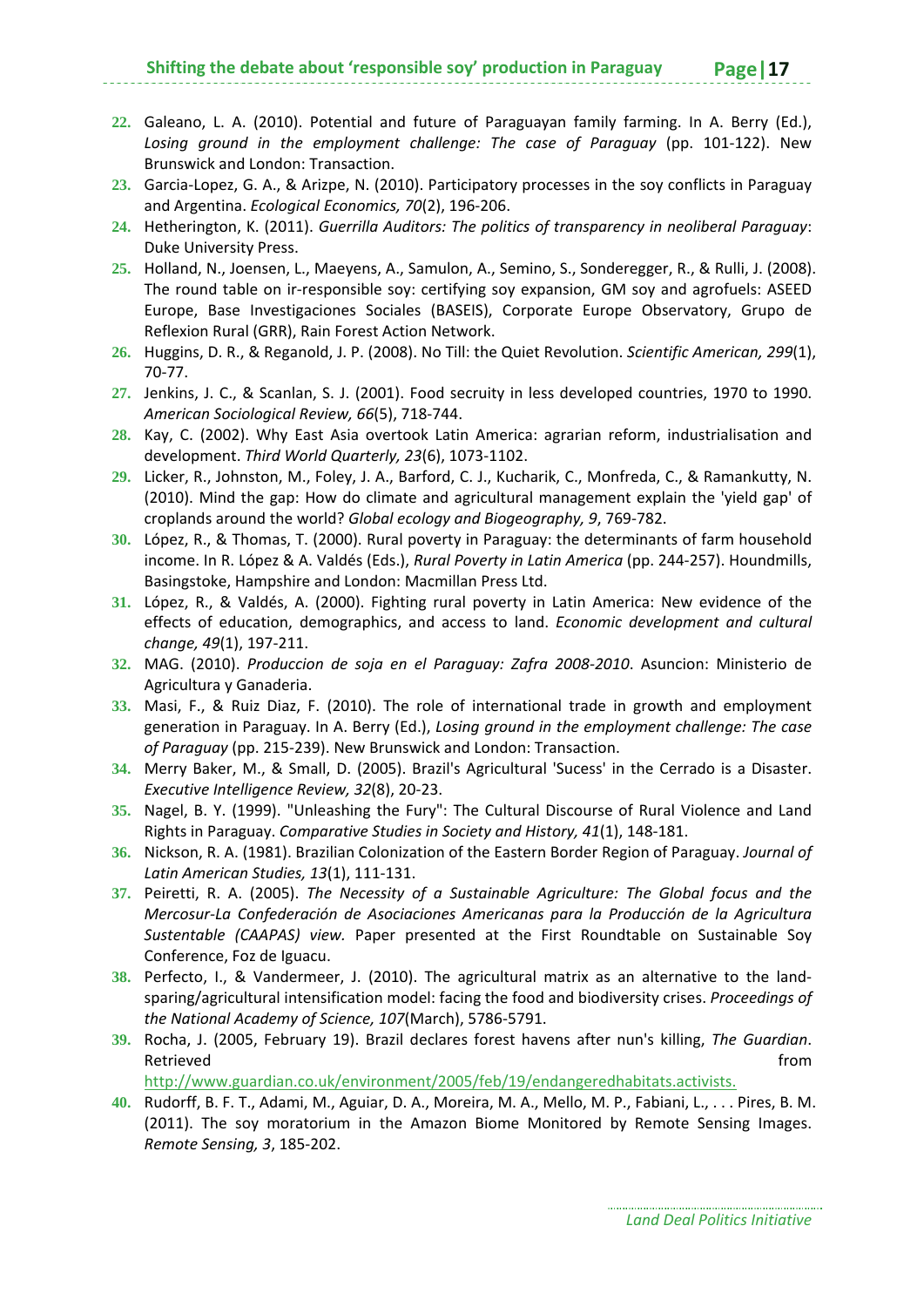- **41.** Sen, A. (1981). *Poverty and Famines: An Essay on Entitlement and Deprivation*. Oxford: Oxford University Press.
- **42.** Steward, C. (2007). From colonization to "environmental soy": A case study of environmental and socio‐economic valuation in the Amazon soy frontier. *Agriculture and Human Values, 24*(1), 107‐122.
- **43.** The Economist. (2012). Out Lugo. *The Economist, June 25, 2012*.
- **44.** Toledo, R. (2010). Farm size‐productivity relationship in Paraguay's agricultural sector. In A. Berry (Ed.), *Losing ground in the employment challenge: The case of Paraguay* (pp. 85‐100). New Brunswick and London: Transaction.
- **45.** Tscharntke, T., Clough, Y., Wanger, T. C., Jackson, L., Motzke, I., Perfecto, I., . . . Whitbread, A. (2012). Global food security, biodiversityconservation and the future of agricultural intensification. *Biological conservation, 151*(1), 53‐59.
- **46.** UNDP. (2009). *Human Development Report 2009. Overcoming barriers: Human mobility and development*. New York: United Nations Development Program.
- **47.** WWF. (2006). Consensus reached on impacts of soy production at workshop. *Forest Conversion News, 11*(June).

*Land Deal Politics Initiative*